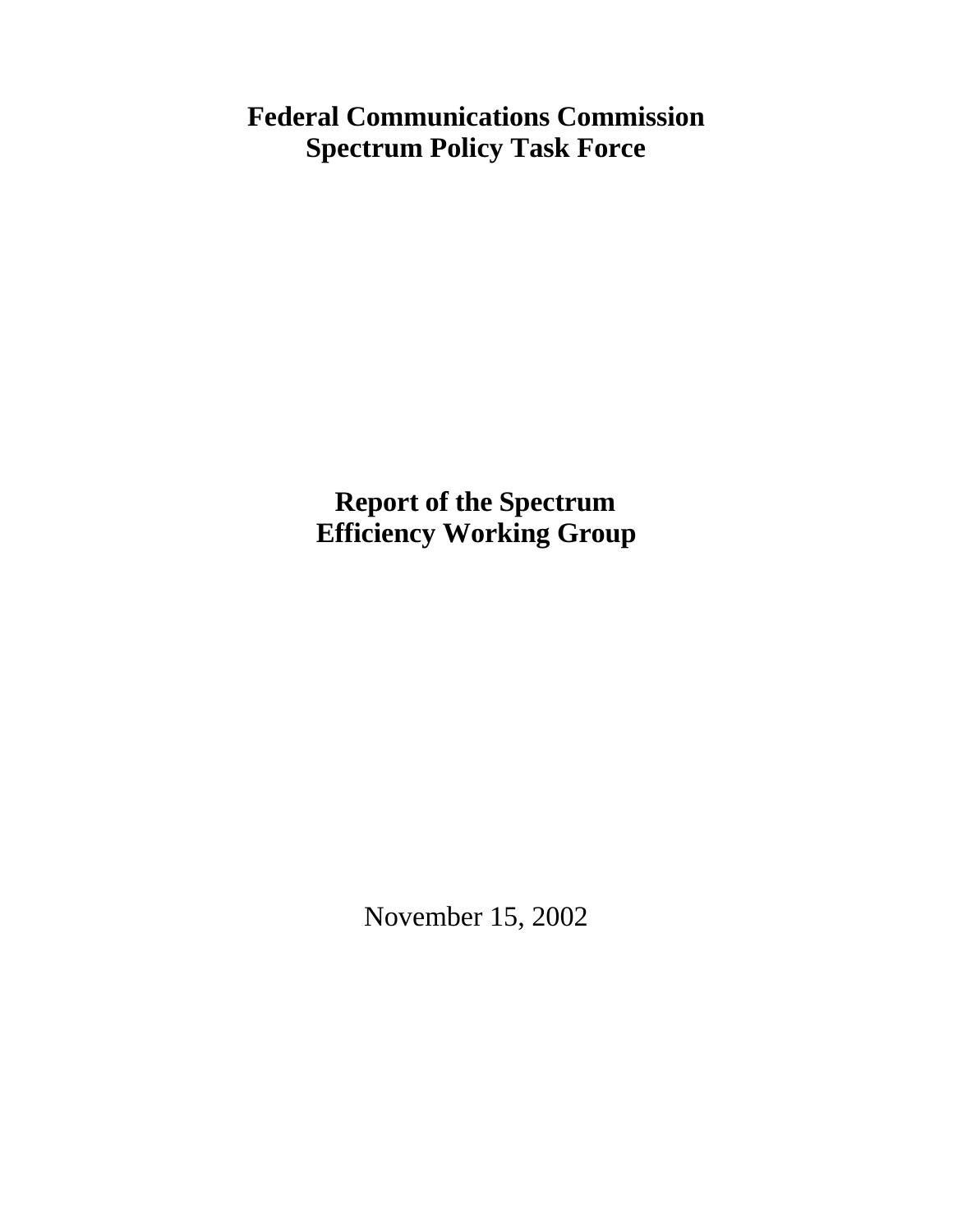# **Spectrum Efficiency Working Group**

Richard Engelman, International Bureau, Chair Kwaku Abrokwah, Office of Engineering & Technology George Dillon, Enforcement Bureau Gardner Foster, International Bureau Gordon Godfrey, Media Bureau Trey Hanbury, International Bureau Charlene Lagerwerff, International Bureau Wayne Leighton, Wireless Telecommunications Bureau Mike Marcus, Office of Engineering & Technology Roger Noel, Wireless Telecommunications Bureau Jerilyn Payton, International Bureau Jennifer Tomchin, Wireless Telecommunications Bureau John Williams, Office of Plans and Policy Allen Yang, International Bureau

#### Disclaimer

The findings and recommendations contained in this Report are those of the Spectrum Efficiency Working Group members, and do not necessarily reflect the views of the Commission, Commission management, or the Spectrum Policy Task Force.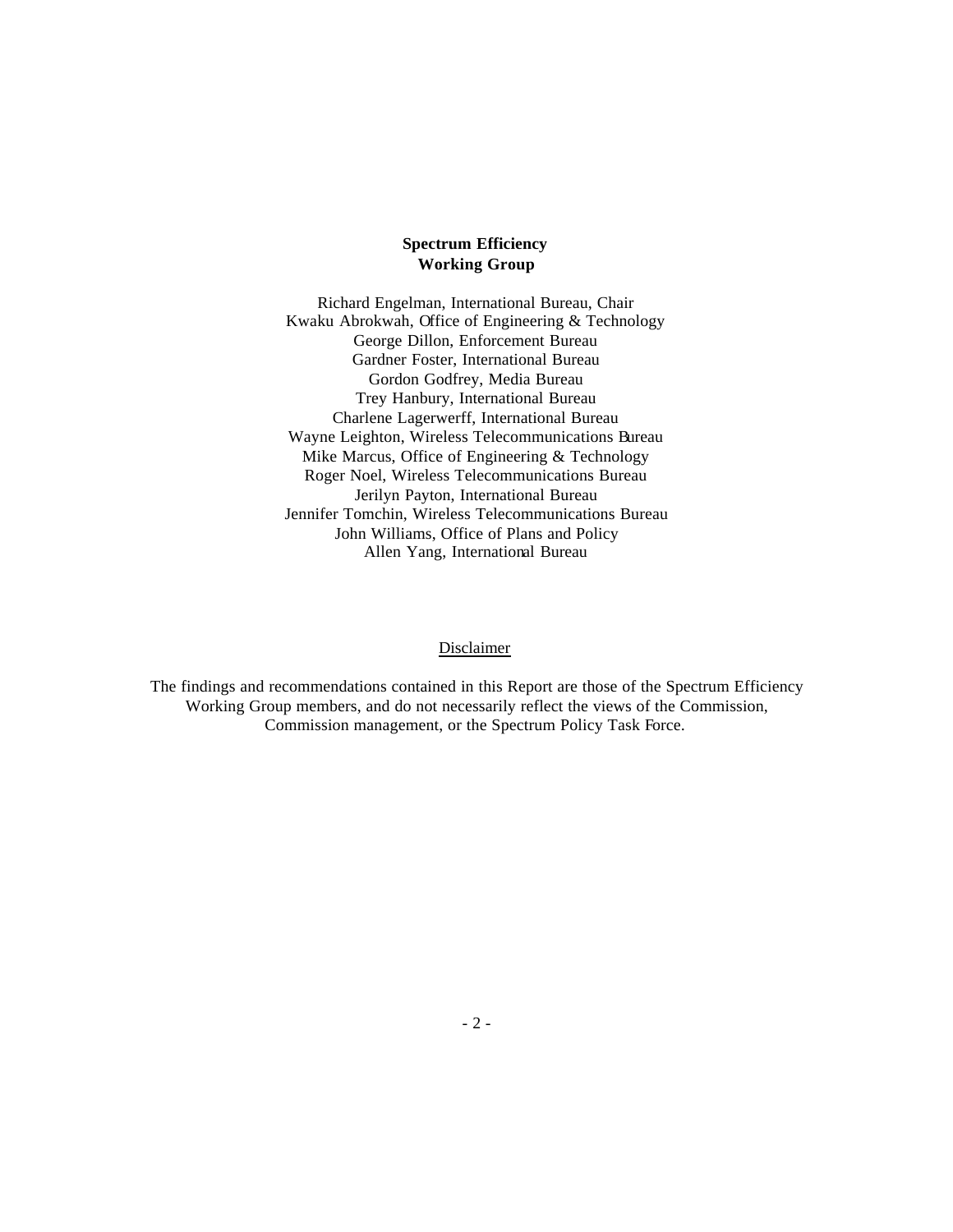# Table of Contents

|                                                                                 | Page |
|---------------------------------------------------------------------------------|------|
| Introduction<br>$\mathbf{L}$                                                    | 4    |
| П.<br><b>Efficiency Definitions and Measurement</b>                             | 4    |
| III. Observations on Today's Spectrum Use                                       | 9    |
| IV. Issues and Findings                                                         | 16   |
| A. Improving access through power, time, frequency, bandwidth and space         | 17   |
| 1. Fostering technologies for uniform signal strength throughout a service area | 17   |
| 2. Power limitations                                                            | 19   |
| 3. Taking advantage of time                                                     | 20   |
| 4. Taking advantage of space                                                    | 20   |
| B. Permitting other users or uses                                               | 21   |
| C. Discouraging inefficient use                                                 | 23   |
| 1. Receiver performance                                                         | 24   |
| 2. Defining expectations                                                        | 25   |
| 3. The noise floor                                                              | 25   |
| Digital transmissions<br>4.                                                     | 26   |
| D. Grouping technically-compatible systems                                      | 26   |
| E. Adjusting regulations as technology develops                                 | 27   |
| Regulatory Models and Incentives for Efficient Use of Spectrum<br>V.            | 29   |
| A. General findings regarding regulatory models                                 | 32   |
| 1. More flexibility                                                             | 32   |
| 2. More exclusive use rights                                                    | 33   |
| 3. More spectrum commons                                                        | 33   |
| 4. Limited application of the command-and-control model                         | 34   |
| VI. Specific recommendations                                                    | 34   |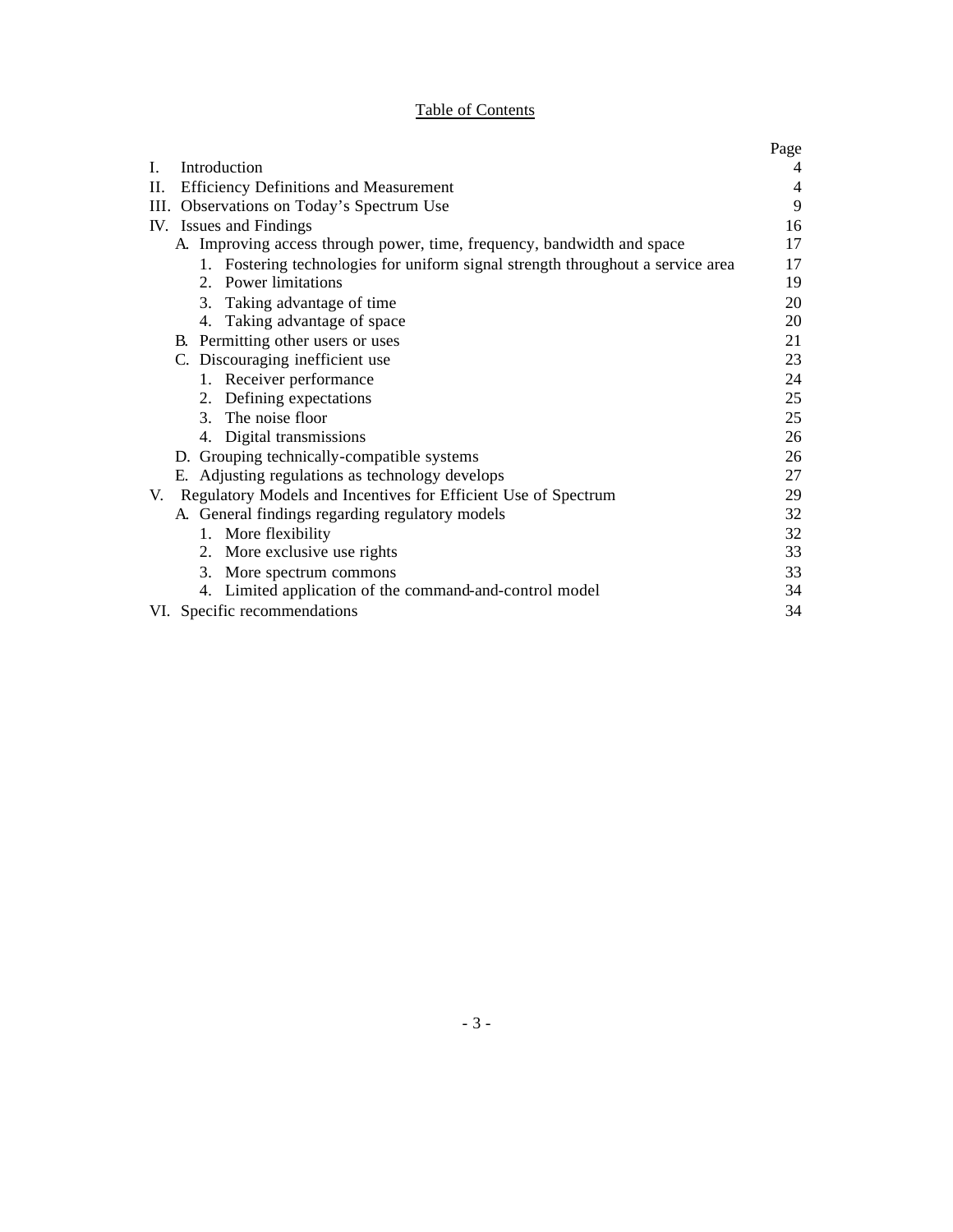#### **I. Introduction**

 $\overline{a}$ 

One of the Commission's key spectrum management goals has been to promote efficient access to and use of the radio spectrum. The Commission's 1999 *Spectrum Policy Statement*  indicated that "[w]ith increased demand for a finite supply of spectrum, the Commission's spectrum management activities must focus on allowing spectrum markets to become more efficient and increasing the amount of spectrum available for use.<sup>14</sup> Similarly, the Commission's recently released *FY 2003-FY 2008 Strategic Plan* indicates that its general spectrum management goal is to "[e]ncourage the highest and best use of spectrum domestically and internationally in order to encourage the growth and rapid deployment of innovative and efficient communications technologies and services.<sup>2</sup>

Demand for access to spectrum has been growing dramatically, and is likely to continue to grow for the foreseeable future. New services, such as unlicensed wireless internet access and satellite digital audio broadcasting, are being launched and are quickly reaching hundreds of thousands of consumers.<sup>3</sup> Existing services continue to grow at dramatic rates,<sup>4</sup> thereby creating demand for access to additional spectrum. Entrepreneurs are seeking spectrum to offer new services.

At the same time, most "prime" spectrum has been assigned, and it is becoming increasingly difficult to find spectrum that can be made available either for new services or to expand existing ones. To ensure that existing services can continue to grow and evolve to serve marketplace needs, and that new services have a chance to blossom and grow, it is important that the Commission continue to promote efficient access to and use of the radio spectrum.

# **II. Efficiency Definitions and Measurement**

In its Public Notice, the Spectrum Policy Task Force (SPTF) asked whether the Commission should consider ways to quantify or benchmark efficiency in a way that permits fair and meaningful comparisons of different radio services.<sup>5</sup> The SPTF also asked how the

<sup>&</sup>lt;sup>1</sup> See In the Matter of Principles for Reallocation of Spectrum to Encourage the Development of Telecommunications Technologies for the New Millennium, *Policy Statement*, 14 FCC Rcd 19868, ¶2 (1999) (*Spectrum Policy Statement*).

<sup>2</sup> *See Federal Communications Commission Strategic Plan FY 2003-FY 2008*, available at http://www.fcc.gov/omd/strategicplan/strategicplan2003-2008.pdf.

<sup>&</sup>lt;sup>3</sup> See PART-15 Organization Comments, at 1, which indicate that there are approximately 8,000 wireless internet service providers in the United States, and that there are likely to be over one million wireless internet users by the end of this year. XM Radio, a satellite radio broadcasting service, attracted 201,500 total subscribers in its first year of operation. *See XM Hits 200,000+Subscriber Third Quarter Target*, XM Satellite Radio News Release, October 1, 2002, available at http://www.xmradio.com/newsroom/screen/pr\_2002\_10\_01.html.

 $4$  For example, commercial mobile radio service subscribers grew from 48.7 million to 134.6 million in the five-year period ending June 2002. *See Cellular Telephone and Internet Association (CTIA) Semi-Annual Wireless Industry Survey*, available at http://www.wow-com.com/industry/stats/surveys/.

<sup>5</sup> *See Public Notice*, ET Docket No. 02-135, released June 6, 2002, at 5.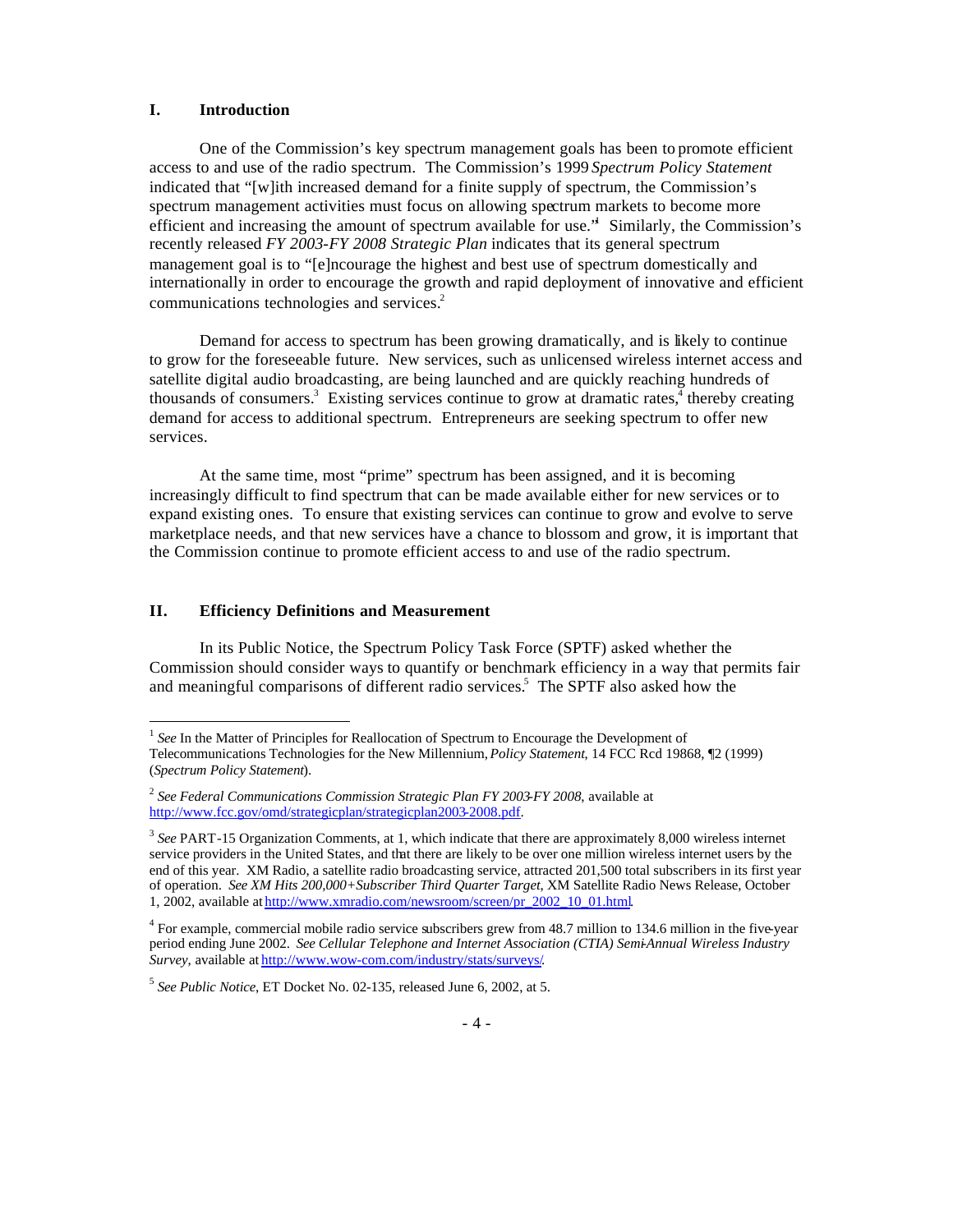Commission could define and quantify "spectrum efficiency." Based on the responses to the Public Notice, it is clear that there are many possible definitions for spectrum efficiency.

The term "efficiency" is commonly used to relate how much output can be produced based on a certain amount of input. The Random House College Dictionary, for example, defines efficiency as the "accomplishment of or ability to accomplish a job with a minimum expenditure of time and effort," and alternatively as "the ratio of the work done or energy developed by a machine, engine, etc., to the energy supplied to it, usually expressed as a percentage."<sup>6</sup> This can be expressed generically as:

# *Input Output Efficiency*<sup>=</sup>

For spectrum uses, output could be expressed in terms of the amount (or bits) of information transmitted, and input could be expressed in terms of the amount of spectrum (or Hertz) impacted or made unavailable for other use. However, the Working Group recognized that discussions about efficiency also needed to consider other issues, such as the cost of improving efficiency, the number of people being served, and the value of the service that would be provided as a result of the improved efficiency.

To assist in the discussions that occurred at the Public Workshops and elsewhere, the Working Group developed three working definitions related to efficiency.

SPECTRUM EFFICIENCY occurs when the maximum amount of information (i.e., output) is transmitted within a given amount of spectrum (i.e., input), or equivalently, when the least amount of spectrum is used to transmit a given amount of information. This could be expressed as:

> *Spectrum impacted Output Spectrum Efficiency* <sup>=</sup>

TECHNICAL EFFICIENCY occurs when all inputs are deployed in a way that generates the most output for the least overall cost in resources, including not only the spectrum but also the equipment, other capital, and labor (i.e., all inputs). This could be expressed as:

> *Cost of allinputs Output Technical Efficiency*<sup>=</sup>

There is a difference between spectrum efficiency and technical efficiency. With technical efficiency, the focus is on all inputs, whereas with spectrum efficiency, the focus is on doing the most with the spectrum allocated. Just as it would be possible to build a car that achieves 300 miles per gallon in fuel efficiency, but only by using advanced lightweight materials that cost a million dollars per car, so might it be possible to build a radio device that can send and receive

 $6$  The Random House College Dictionary, copyright 1973, by Random House, Inc.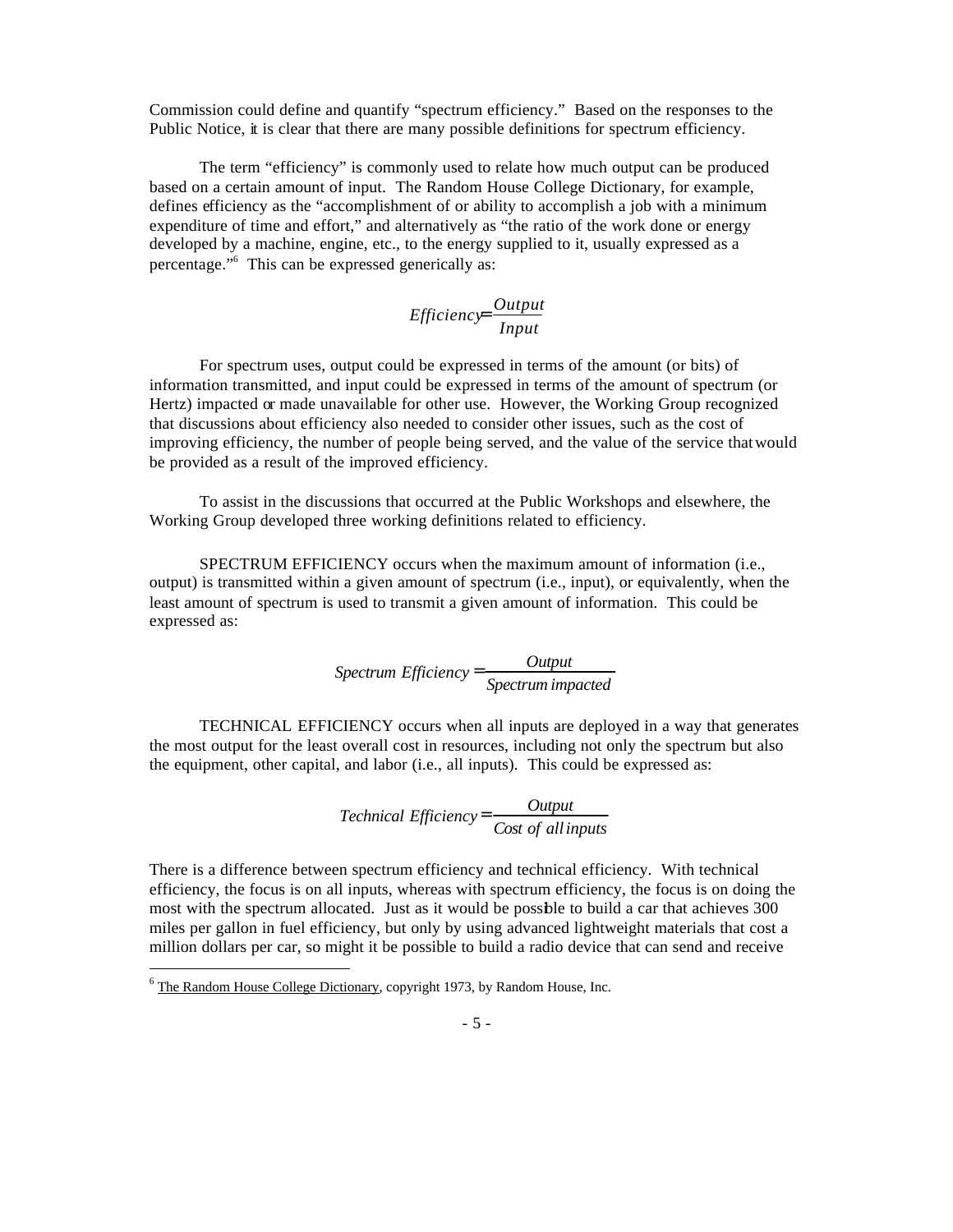ten times more bits per megahertz, but only by using a lot more of other resources. In this case, the radio device might have excellent spectrum efficiency but poor technical efficiency.

ECONOMIC EFFICIENCY occurs when all inputs are deployed in a way that generates the most value for consumers. With spectrum, the "value" refers to the value of the information transmitted, whether that is a "911" emergency call made over a cell phone, a wireless communication between a manufacturer's plant and its warehouse, a wireless connection to the Internet for a laptop user, or a radio or television broadcast. Economic efficiency could be expressed as:

# *Cost of allinputs Economic Efficiency* =  $\frac{Value of output}{2}$

So, what is the difference between economic, technical, and spectrum efficiency? While spectrum efficiency creates the most output with the least amount of spectrum and technical efficiency creates the most output with the least amount of all inputs, economic efficiency creates the most value with the least amount of all inputs. One way to think of the differences is to look at a typical factory production line. A production line manager is focused on getting the most "widgets" produced during each job shift (i.e., maximizing the output for a given input). However, the plant foreman might be looking at getting the most "widgets" produced at the least cost, varying the number of workers, utilizing overtime, and buying the cheapest parts to make the widget (i.e., maximizing the output while minimizing the overall cost). The company president, on the other hand, might be thinking about whether the factory line might be better used to make "gizmos" instead of "widgets" (i.e., maximizing the value of the output while minimizing the overall cost).

For spectrum, the terms "spectrum efficiency," "technical efficiency," and "economic efficiency" allow the various aspects of efficiency to be considered. One might argue that broadcast television has a higher spectrum efficiency than mobile telephony service, which in turn has a higher spectrum efficiency than public safety spectrum use.<sup>7</sup> These relationships may also be true for technical efficiency. Yet the value of a single emergency call placed over a public safety channel in the course of an hour may exceed that of any of these other uses during the same hour, and have a higher economic efficiency. Similarly, some consumers may place more value on a five-minute mobile phone call than an hour of broadcast television.

It is important to recognize how spectrum and technical efficiency feed into and become a component of economic efficiency. Business managers may consider the spectrum and technical efficiency of different services or technologies, but ultimately they must weigh the cost of each service against the value created by each. Just because a service or technology has a high level of spectrum or technical efficiency, it does not follow that it is the most economically efficient. Such efficiency may cost too much relative to the value it provides. There may be no market for very fuel efficient million dollar automobiles. Of course, continued advances in

<sup>&</sup>lt;sup>7</sup> Broadcast television can transmit information to large numbers of people using a single transmitter, while mobile telephony requires lots of transmitters to reach the same number of people. Public safety provides information only to a limited number of public safety officials.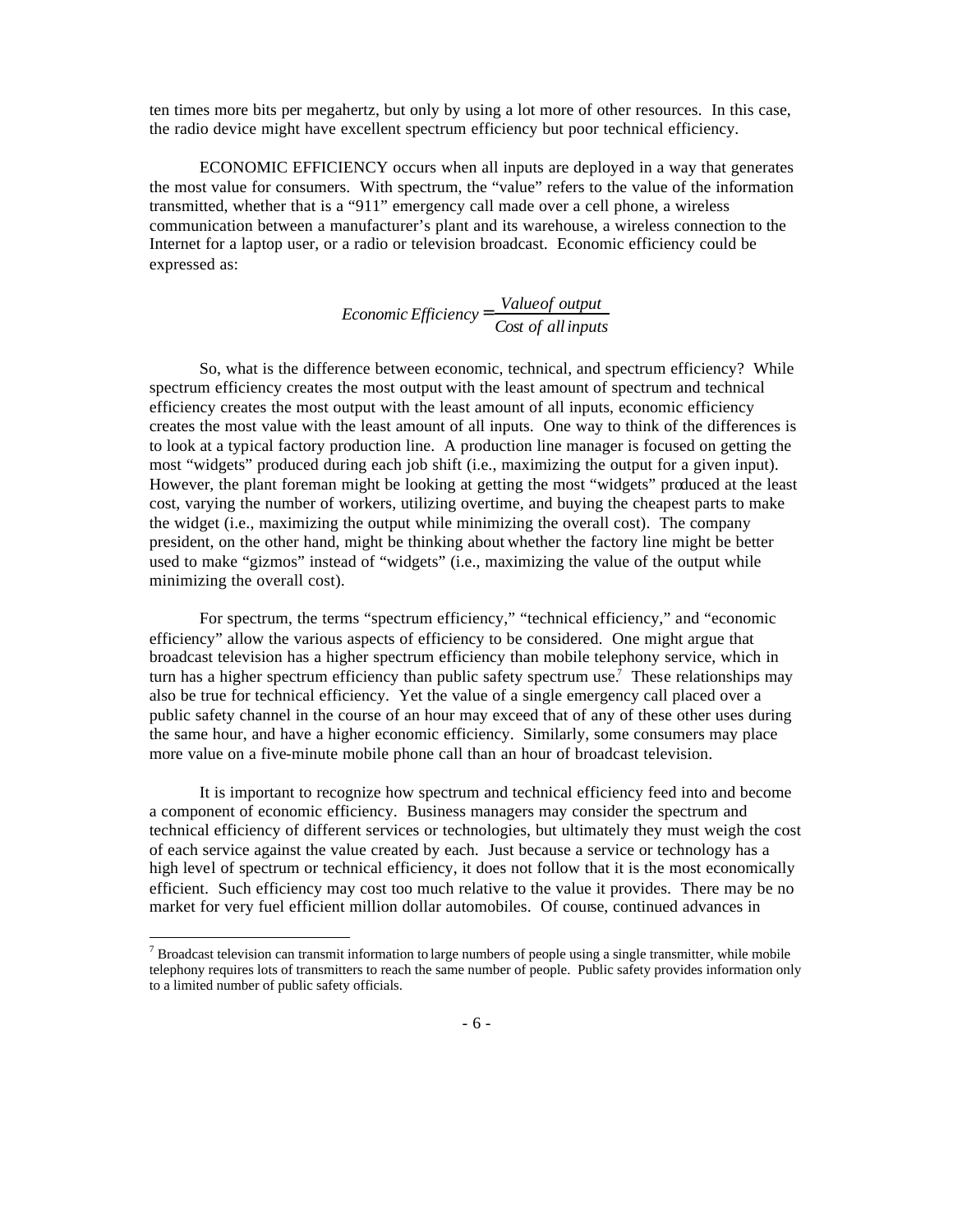technology may lower the price of the more spectrally or technically efficient service, which in turn could change the calculation of that which is economically efficient.

While the Commission's goal is to promote efficient spectrum access and use, other considerations also affect Commission policy. Most notably, various political considerations constrain the policy options available and thus may constrain the ability to achieve more economic efficiency. For example, bidding credits for Designated Entities have been used in some auctions.<sup>8</sup> While such credits may make it more difficult for the spectrum resource to move to its highest valued use – thus constraining economic efficiency – they reflect a policy choice made by Congress or the Commission to weigh efficiency against other worthy goals. Spectrum and technical efficiency feed into economic efficiency, which can lead to a policy framework in which other considerations also are weighed. Some political or other considerations may come at a great cost to economic, technical, or spectrum efficiency, while other considerations may impose little or no cost.

The Commission can promote economic efficiency primarily by providing licensees with a significant amount of flexibility in how they use, and how easily they can transfer, the spectrum. Such "free market" approaches permit licensees to maximize the value of the services they provide within their spectrum. In addition, when warranted, the Commission can promote economic efficiency by making spectrum available for uses that have a high value to the public (such as police and fire communications).

Occasionally the Commission may find it in the public interest to constrain the flexibility that licensees have to use or trade their spectrum. In these circumstances, it may be most important for the Commission to focus on regulatory policies that can promote spectrum efficiency (as opposed to technical efficiency – the Commission cannot readily assess the cost of all inputs – or economic efficiency). However, the Working Group recognizes that in pursuing its goal to improve the efficient access to and use of spectrum, the Commission must balance the costs of imposing any improvements in spectrum efficiency against the costs of achieving that efficiency and the value of the services that will be provided.

The remainder of this Section focuses primarily on spectrum efficiency, recognizing that the Commission will rely on free markets to promote economic efficiency whenever appropriate.

*Measuring spectrum efficiency.* As mentioned previously, the generic definition of efficiency can be modified for spectrum, where output may be the usable information transmitted (perhaps in bits-per-second) and input is the spectrum resource impacted (in megahertz):

*Spectrum Efficiency = Information Transmitted (I) / Spectrum Impacted (U)*

where

<sup>8</sup> *See generally*, 47 C.F.R. 1.2110. *See, e.g.*, DA 97-81, Public Notice announcing winners in D, E, and F blocks of PCS auction, with many Designated Entities receiving licenses (1997).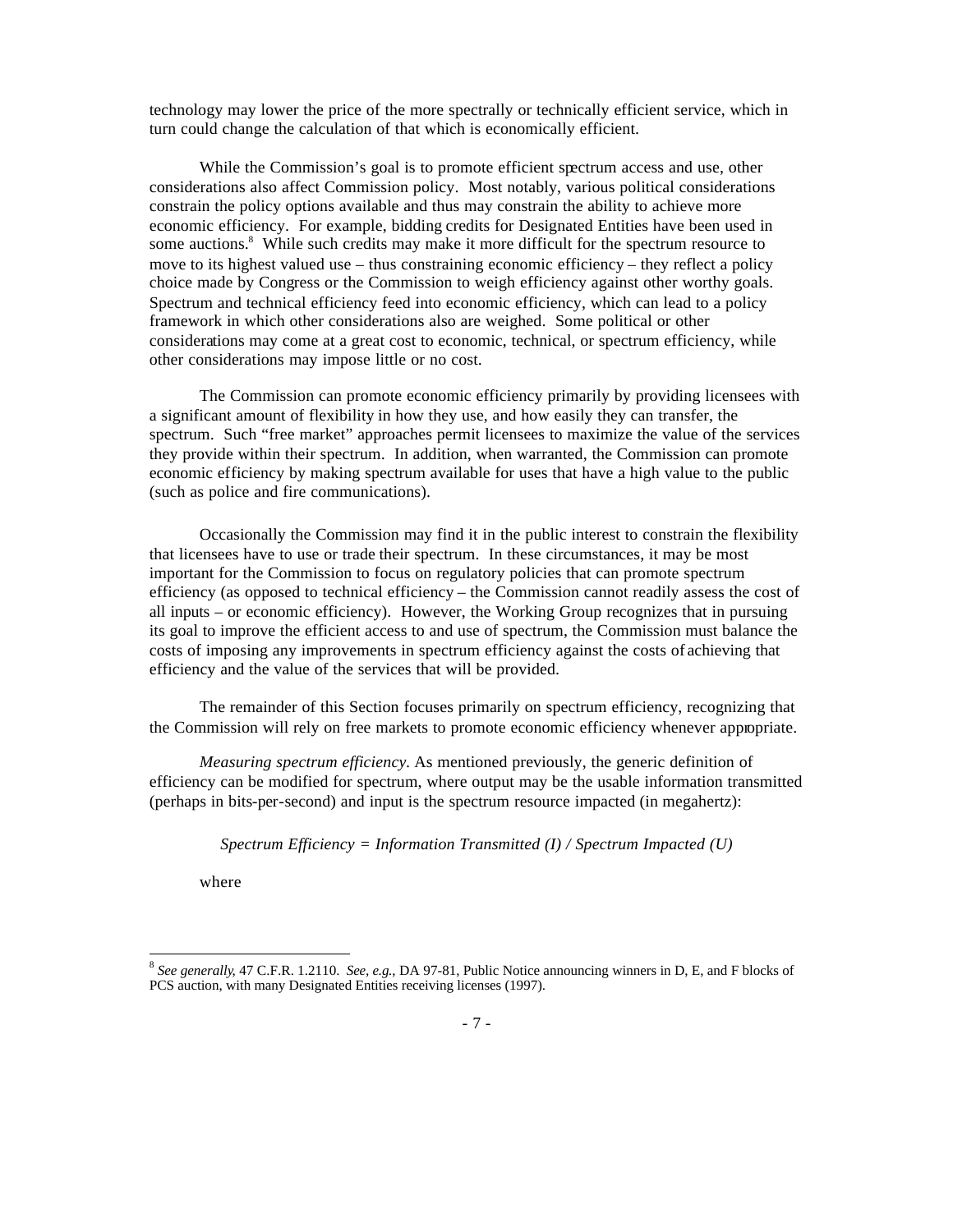*Spectrum Impacted (U) = Bandwidth Impacted (B) x Geographic Space Impacted (S) x Time (T) denied to other users*

or simply

*Spectrum Efficiency =*  $I / U = I / (B \times S \times T)^9$ 

Even this equation is missing some important variables, such as how many users are being served. It would also be difficult to accurately, consistently, and fairly pinpoint the amount of information transmitted.**<sup>10</sup>** This equation also doesn't reflect whether any of the three denominators (bandwidth, space, and time are more valuable than the others).

IEEE 802 tries to address one of these concerns by proposing a Wireless Efficiency ("Weff") metric  $11$ :

$$
Weff=(C x Ns)/(B x A) Bit-Users/m^2
$$

where:

 $\overline{a}$ 

*Weff* is the efficiency of the wireless system having units of Bit-Users/meter<sup>2</sup>

*C* is the capacity of the system in delivery information bits per second, after decoding, demodulation, and including the vagaries of the network protocol and duty cycle

*Ns* is the number of logical connections or users in the network, within the coverage area and utilizing the allocated bandwidth *B*

*B* is the allocated bandwidth to the network in Hertz, and

*A* is the area covered (in units of square meters) by the wireless system over which the bandwidth *B* is uniquely associated.

While this equation doesn't consider the aspect of how much time the spectrum is being impacted, it could be modified to do so. However, the difficulty in calculating some of these variables (for example, the capacity and number of users), and the assumptions behind these calculations, make measures of spectrum efficiency highly unreliable.

*<sup>9</sup>* This is similar to the definition in the International Telecommunication Union (ITU) Radiocommunication *Recommendation on Definition of Spectrum Use and Efficiency of a Radio System*, ITU-R SM.1046-1, available from the ITU at www.itu.org.

 $10$  For example, a transmission consisting of very high speed coding of a voice signal might result in more information (i.e., bits) transmitted than a normal voice signal, but is the higher coding really better if a lower speed coding still provides a clearly usable transmission?

<sup>11</sup> *See* IEEE 802 Comments at 20.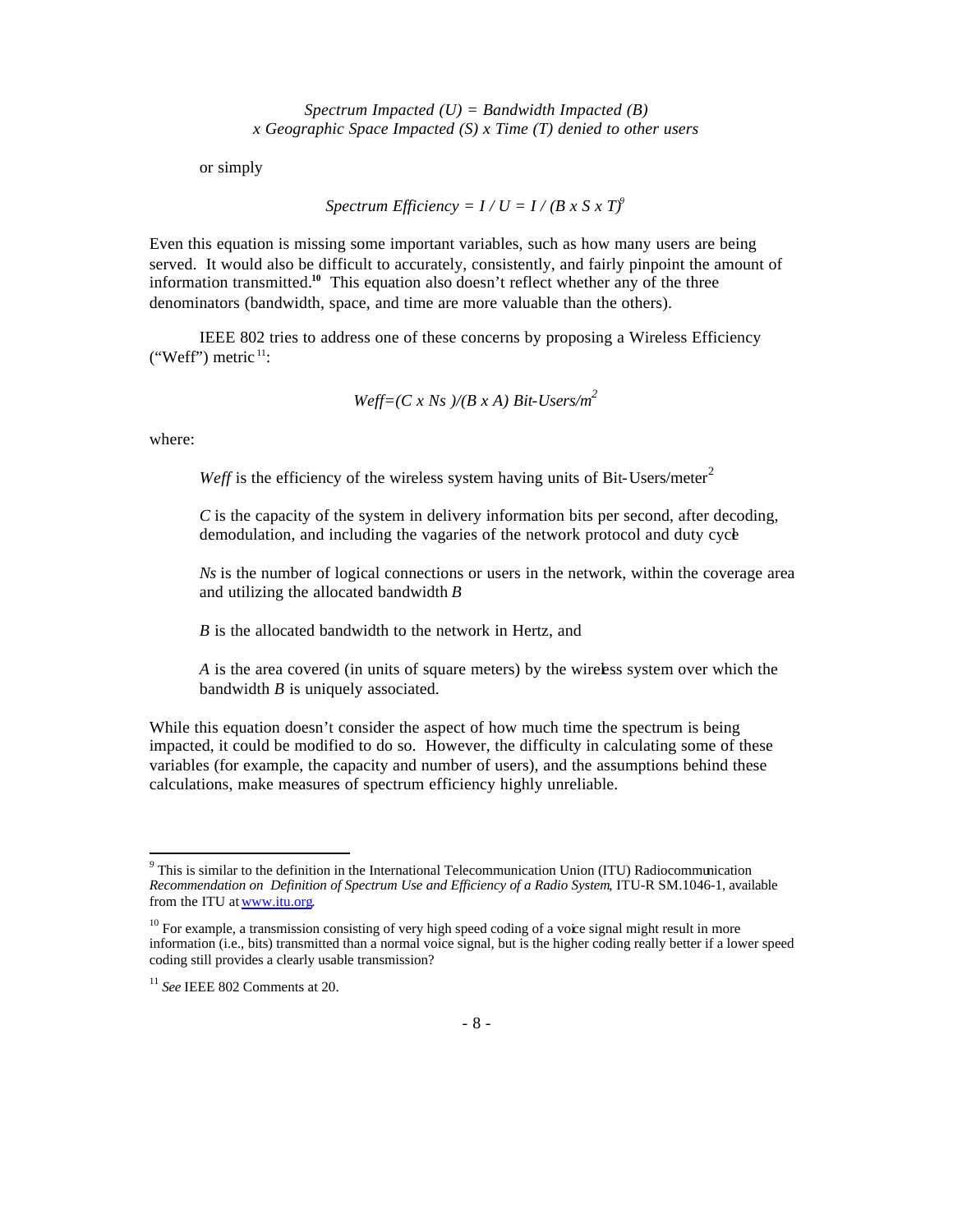Other parties have suggested ways to measure spectrum efficiency. For example, ArrayComm suggests that we measure spectrum efficiency using bits/second/Hertz/cell, bits/second/Hertz/km<sup>2</sup>, or subscribers/Hertz.<sup>12</sup> All of the proposed equations involve the calculation of signal propagation that can vary by frequency, geographic area, and equipment. Different assumptions about acceptable interference and desired quality levels would produce different results in terms of how much bandwidth, space and time would be impacted. And different parties would likely want to make these calculations using the assumptions that work most favorably for their situation.

It is also difficult to consider the overall efficiency of a system of devices, as opposed to a single device. It is generally easiest to assess spectrum efficiency on a per-device basis, in terms of bits/second/Hertz. However XtremeSpectrum points out that this value can be misleading.<sup>13</sup> Devices with individually low spectrum efficiency values may nonetheless achieve high efficiencies in combination, where many such units share the same spectrum over a given area. For example, radios used for remote reading of utility meters typically transmit only a few hundred bits per day -- very low efficiency, by ordinary standards. But a quarter-million of these devices installed over a few square miles add up to a combined use of the spectrum that could be viewed as far more efficient than ordinary radios.

After considering the comments and reviewing the record, the Working Group concludes that it is not possible, nor appropriate, to select a single, objective metric that could be used to compare efficiencies across different radio services. Any metric would provide, inherent in its assumptions, advantages to certain services and technologies, and disadvantages to others. The Working Group does conclude, however, that rough estimates of spectrum efficiency may be useful in certain situations, as they could allow for some comparisons between technologies. While not adopting a single metric, the Working Group still believes it to be possible, and prudent, to promote the efficient access to and use of spectrum.

# **III. Observations on Today's Spectrum Use**

There is widespread belief that radio spectrum use in the US is either crowded or becoming very crowded, and that policy changes are needed to accommodate growing spectrum demands in both the public sector and the private sector.<sup>14</sup> The purpose of this section is to show that there is some evidence indicating that the shortage of spectrum is often a *spectrum access problem*. That is, the spectrum resource is available, but its use is compartmented by traditional policies based on traditional technologies. New radio technologies may enable new techniques for access of spectrum and sharing of the spectrum resources that may create quantum increases in achievable utilization, just like the major improvement that was made 20-30 years ago with the commercial introduction of trunking technology and then cellular-based systems.

<sup>12</sup> *See* ArrayComm, Inc. Comments at 11,12

<sup>13</sup> *See* XtremeSpectrum Comments at 11.

<sup>&</sup>lt;sup>14</sup> In this section, the term "public sector" will be used to imply all spectrum use by local, state, and Federal Government agencies encompassing law enforcement, emergency services, general government and military use and spanning the jurisdiction of both FCC and NTIA.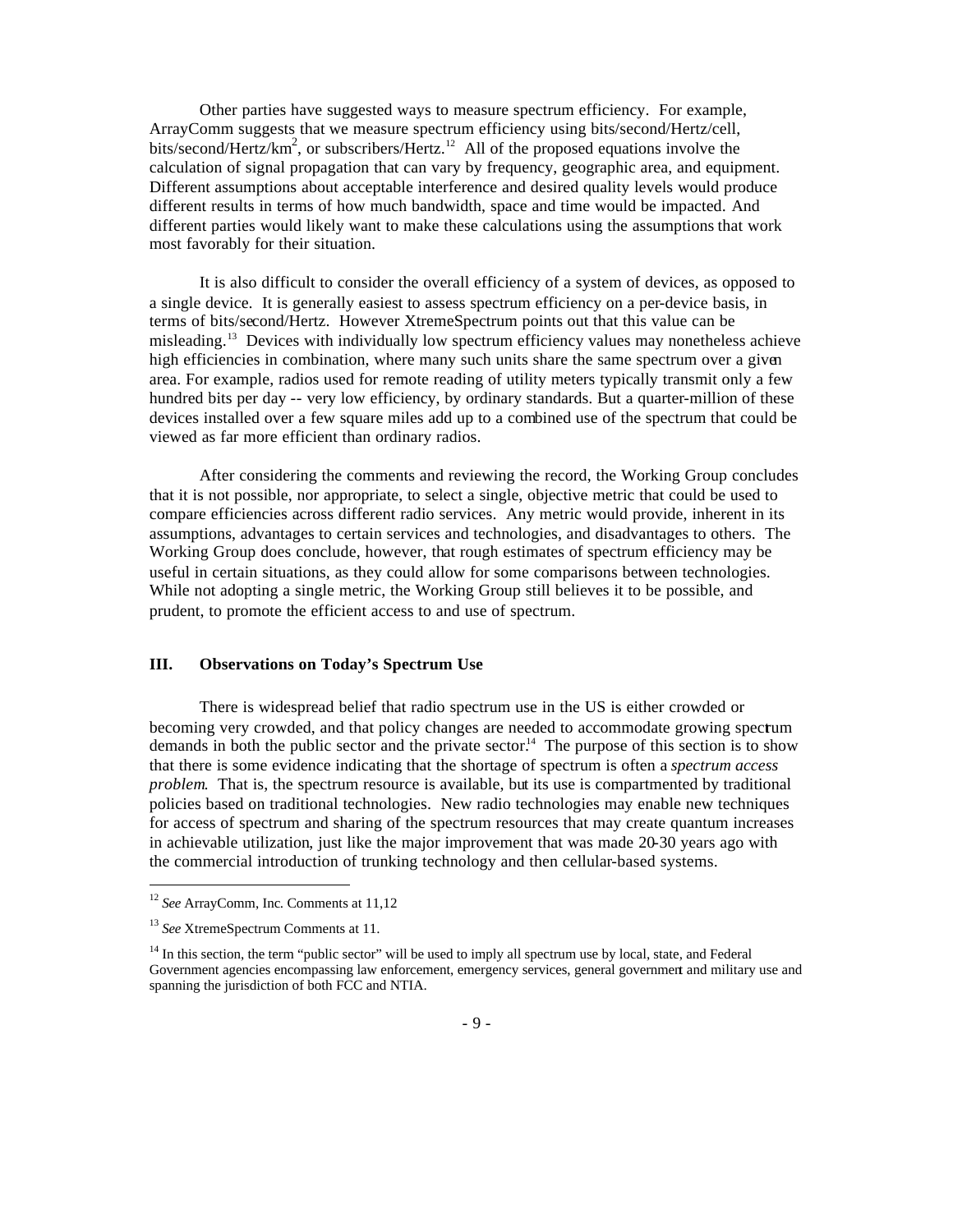Neither FCC nor NTIA routinely quantify actual spectrum usage by users under their jurisdiction. However, during the Summer of 2002 the FCC's Enforcement Bureau took limited measurements of spectrum use in certain urban areas which allow a partial view of actual spectrum use. This effort was limited in duration and only used one site in each city studied, and hence generally underestimate actual spectrum use to some degree. However, the Working Group believes that the general observations made here are likely to have broad applicability and should be verified in a broader measurement program, possibly in conjunction with noise measurements

Figure 1 shows the general nature of spectrum occupancy in an approximately 700 megahertz block of spectrum below 1 GHz in Atlanta, New Orleans, and San Diego. This data was taken by FCC's Enforcement Bureau at its offices in each city in June 2002.<sup>15</sup>



**Figure 1: Occupancy of approximately 700 megahertz of spectrum below 1 GHz**

<sup>&</sup>lt;sup>15</sup> The addresses of the measurement locations are: Atlanta - 3575 Koger Blvd, Duluth GA; New Orleans - 2424 Edenborn Avenue, Metairie LA; and San Diego - 4542 Ruffner Street, San Diego CA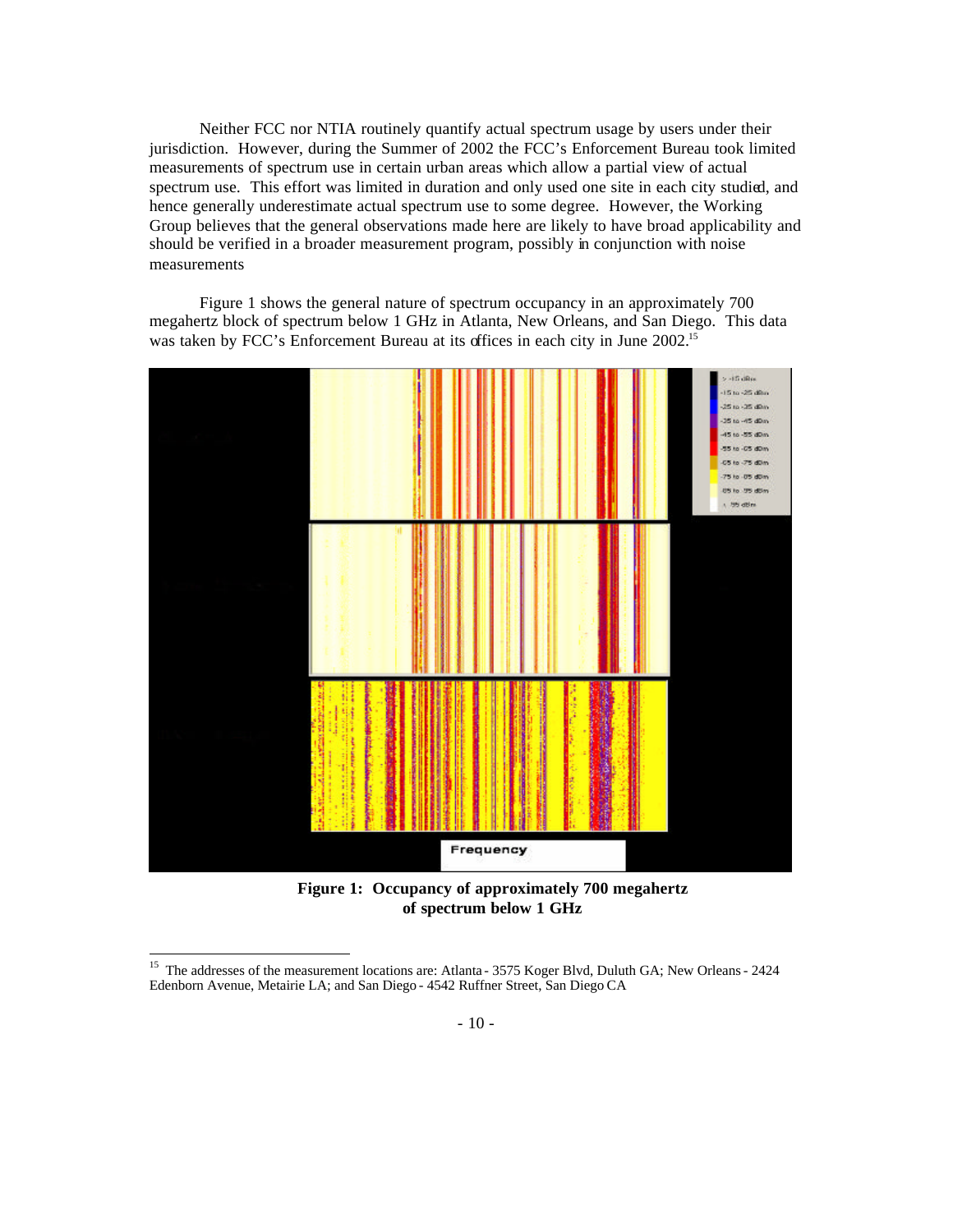In Figure 1 it can be seen that there can be a large variation in spectrum use intensity within the spectrum below 1 GHz in Atlanta, New Orleans and San Diego. The lower frequencies in the observed spectrum tend to have lower utilization than the higher frequencies. Blocks of frequencies used by television broadcasting and cellular base stations have continuous occupancy, while other frequencies are more dynamic.

More detail about mobile radio occupancy is shown in Figure 2, which shows 7.5 MHz of a UHF land mobile band in the same three cities. It can be seen in this detailed view that land mobile demand is very dynamic, but there is still a large amount of "white space" in the band that was monitored.



**Figure 2: Occupancy of a 7.5 megahertz UHF Land Mobile band**

Single-site monitoring, such as this, tends to underestimate spectrum use somewhat and a good example is seen here as some bands are heavily used, while other bands have less use. This behavior may be due to fact that a given monitoring site is only able to receive signals that are sufficiently strong at that specific monitoring site. The signals that a nearby monitoring site is capable of receiving may be quite different. Furthermore, a given monitoring site is likely to be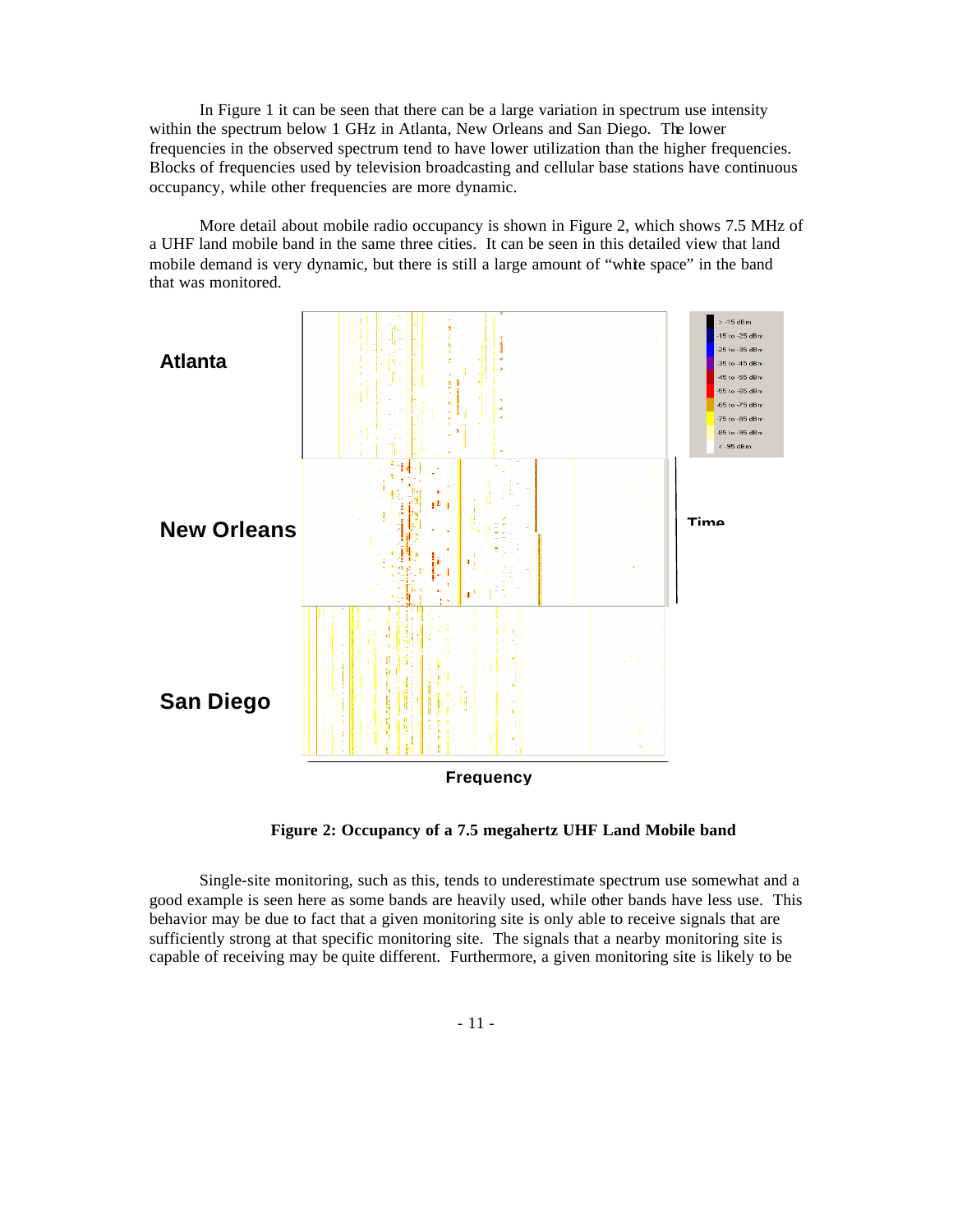able to observe higher-powered broadcast transmitters and land mobile base stations more easily and at greater distances than lower-power short range mobile units, particularly hand-held units.

Limited-duration spectrum observations are only useful for estimating *average* spectrum use. For blocks of spectrum subject to highly peaked demand, e.g. public safety spectrum, such limited-duration monitoring may miss the demand peaks altogether. Nevertheless, the existence of such low average occupancy bands in urbanized areas with increasing spectrum demand raises interest in the possibility of matching supply and demand better with alternative technology. Several options for doing this are discussed elsewhere in this Report.

Up to this point, this Report has focused on the "raw" monitoring data. However, the data can also be processed to look at the statistics of spectrum use. For this analysis we looked at a sliding 30-second window of spectrum observations and computed what fraction of the observed frequencies were idle during each window.<sup>16</sup> Figures 3 and 4 show this type of analysis for two nonadjacent 7 megahertz blocks of spectrum below 1 GHz. These data again show that while some frequencies are heavily used, there are other bands that have large parcels of timefrequency blocks of spectrum available even in high-use urban areas.



**Figure 3: Use of a 7 megahertz band below 1 GHz (percentage of a 30-second window by 7 megahertz block that was idle)**

 $16$  For this data, observations were made every 10 kHz.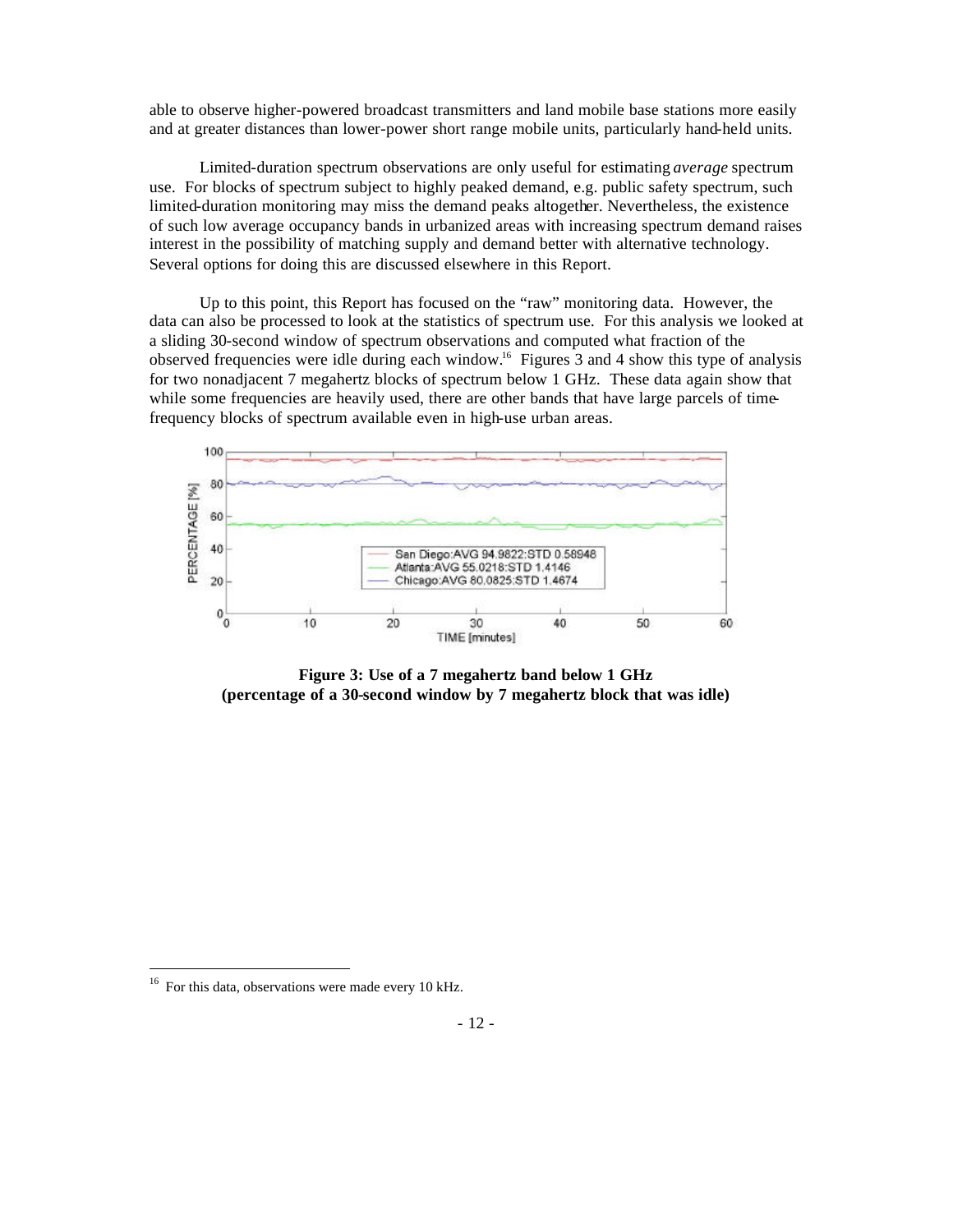

# **Figure 4: Use of a different 7 megahertz band below 1 GHz (percentage of a 30-second window by 7 megahertz block that was idle)**

This information cannot be used to provide a definitive statement about present spectrum use, but it can indicate some general characteristics of spectrum use.<sup>17</sup> A possible conclusion from these data and their analyses is that there currently is a large untapped capacity in the spectrum. If the Commission would develop and implement policies to permit access to the presently underutilized spectrum use while preserving the legitimate needs of present users authorized to use the spectrum, it could meet many of the Nation's growing spectrum needs for a long time.

In order to verify the above hypotheses more spectrum measurements are needed in terms of location, time duration, and frequency coverage. While such measurements usually have been taken only at one location within an area, there may be benefits of taking measurements simultaneously at several spots in a grid to minimize the number of transmissions that are missed and avoid underestimating spectrum occupancy in the area of interest.

*Public Sector Spectrum Use Characteristics*. In response to the Task Force's Public Notice seeking comment on spectrum policy questions, various information were received on the nature of public sector, and in particular public safety, spectrum use. Public sector use, including Federal Government civil and military systems<sup>18</sup>, and state and local public safety systems, constitutes a significant fraction of the VHF/UHF spectrum that is in greatest demand for mobile systems. This is also a category of users that has been making increased requests for spectrum to meet growing high priority requirements. Thus it is appropriate to make some general observations on the nature of public sector spectrum use.

 $17$ There are presently insufficient data to generalize these observations to all frequencies or to all locations.

<sup>&</sup>lt;sup>18</sup> The Federal Government uses spectrum for both military and civil government purposes, and controls and shares a large fraction of the spectrum below 3 GHz. Federal Government frequency assignments made by NTIA are generally classified information and are not available to entities outside of the Federal Government.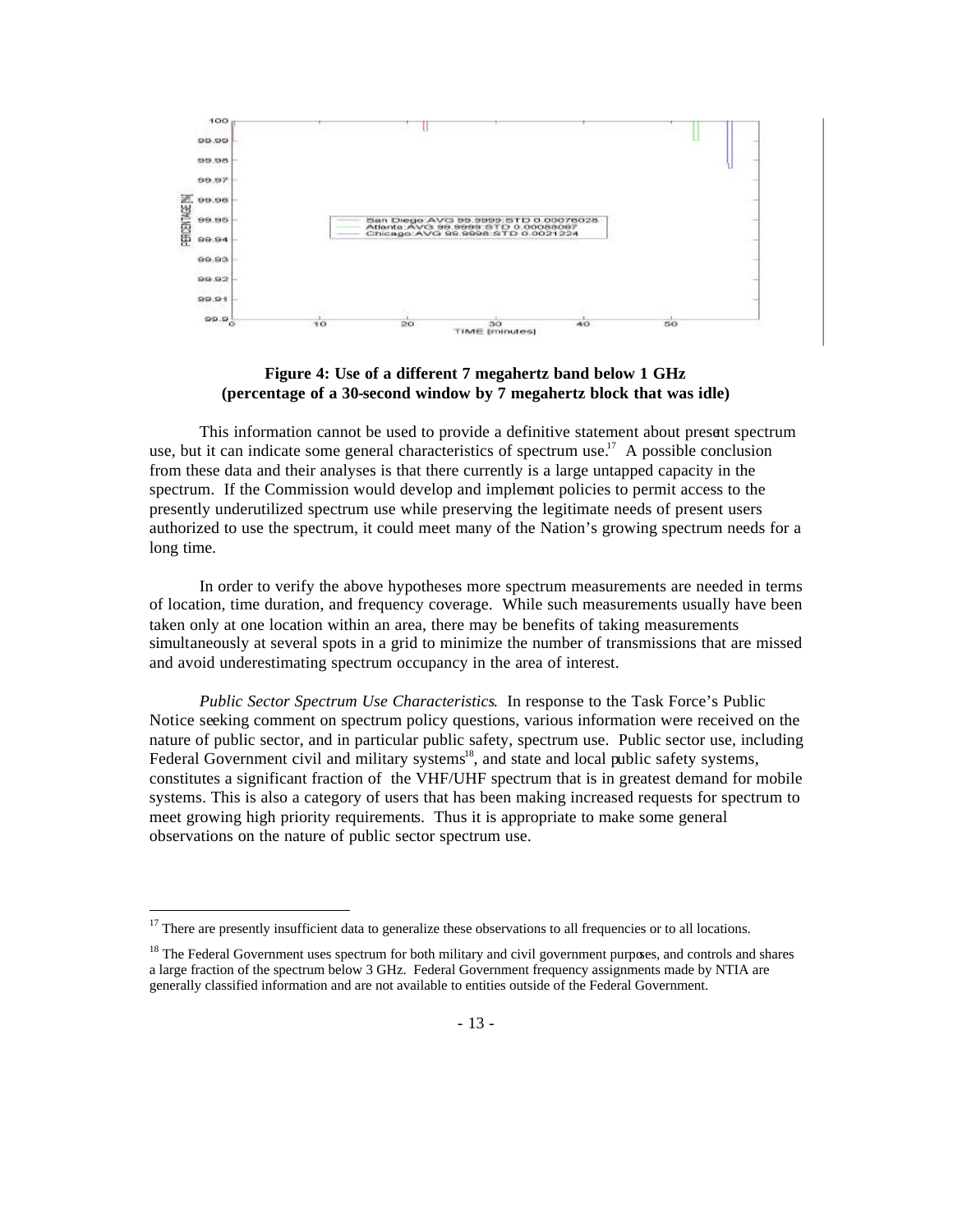While some public sector spectrum use is similar to commercial spectrum use, the hallmark of much public sector use is the combination of high peak-to-average traffic ratios and high societal value of the peak use.<sup>19</sup> Figures 5 and 6 below illustrate peak and average traffic statistics that are typical of many types of public sector spectrum use. These data are from measurements of a single police dispatch channel in a large city in New York State.<sup>20</sup>



**Figure 5:** Traffic on a police dispatch channel measured at different times



**Figure 6:** Traffic on a police dispatch channel measured on different days

The traffic data above is measured in Erlangs, a telephone traffic term.<sup>21</sup> The traffic in Erlangs in this case can be interpreted as the fraction of time that the channel is in use. Thus it

<sup>19</sup> <sup>19</sup> An example of such a high value use is a dispatch message to send a medic to resuscitate an individual who has stopped breathing.

<sup>&</sup>lt;sup>20</sup> Statewide Wireless Network, New York State Office for Technology Comments, Docket 02-135 (July 8, 2002).

<sup>21</sup> *See* Ryszard Syski, *Introduction to Congestion Theory in Telephone Systems*, North Holland, 2nd Ed. 1986.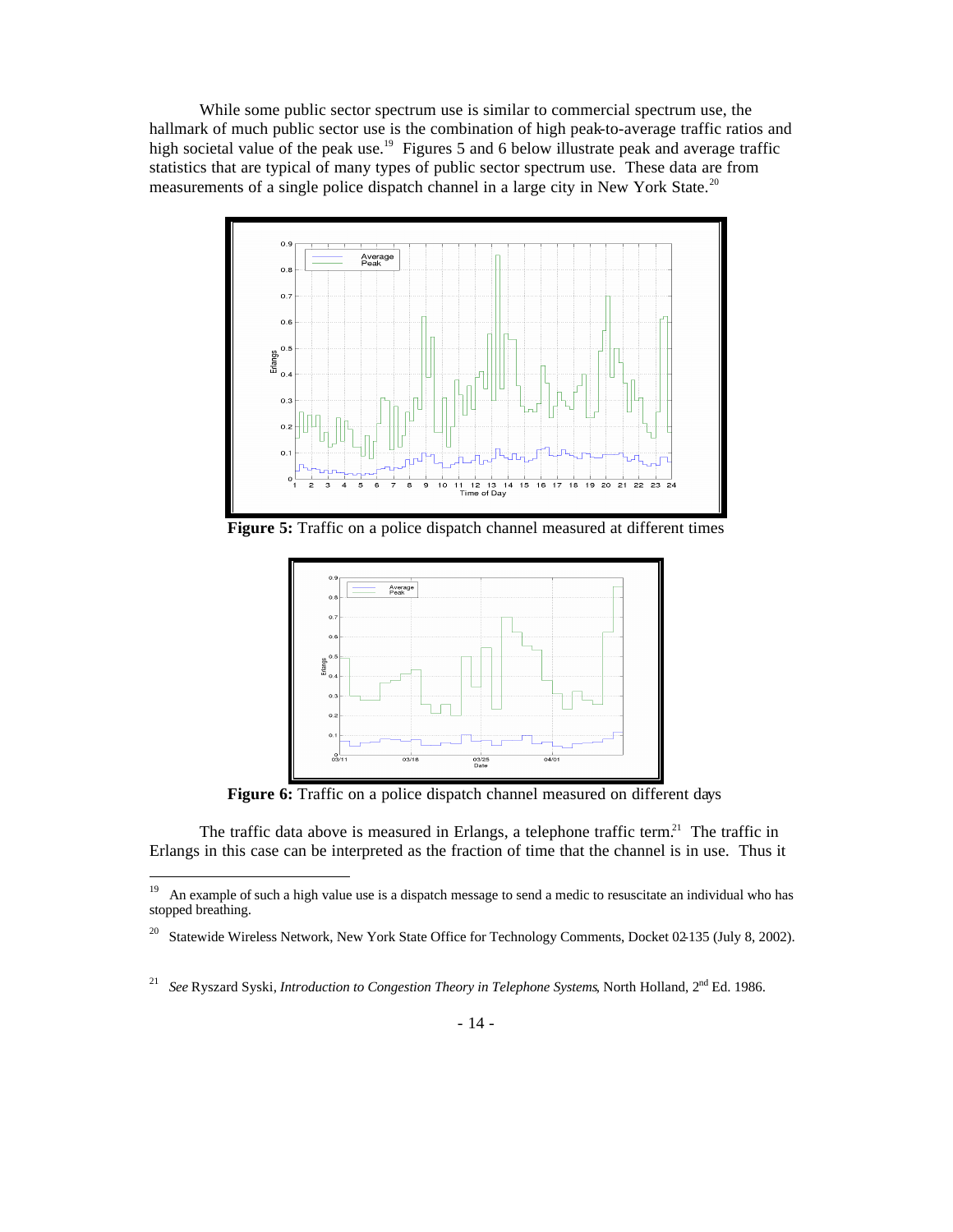can be seen in Figure 6 that, on a daily basis, channel loading ranges from 0.05 to 0.12 Erlangs, equivalent to occupancy of 5 to 12%. However, during the same four-week period, occupancy reached a peak during the busiest 15-minute period of approximately 85% on the last day. On most days during this period, the peak was 50% or less. The hour-to-hour data in Figure 5 also show 15-minute average usages in the 10% range with occasional higher peaks. These data are for a dispatch channel that is probably in more steady use than most law enforcement tactical channels. Thus it seems likely that other public sector channels probably have lower average usage but have peaks that are just as high.

While these data imply that peaks are relatively short in duration, the data in Figure 7 show that peaks might be rather long in extreme circumstances.



**Number of Total Calls and Blocked Calls per Day**



While the large surges in public sector communications in conjunction with the 9/11 tragedy seemed unusual to many, the above data show that they are not unprecedented. In this case, a large ice storm struck the Northeast and the county in question had large physical damage, including large-scale failures in wired communications. It can be seen from the data that the daily calling levels for the period December 31 to January 4 were in the range of 500- 1500 calls/day. Yet on January 8, the rate was 40,000 calls/day and stayed in the 20,000-40,000 range for four days. Thus, under exceptional circumstances that occur infrequently, it is possible for public sector spectrum use to surge to high peak levels and stay there for multiple days.

The above illustrations indicate that there is significant underutilized *average* capacity in spectrum resources that are dedicated to public sector applications. The illustrations also indicate that peak use demands can fully use, or even exceed, the capabilities of the available spectrum. Because of the very high value society places on public sector communications, and in particular public safety communications, the Commission generally has allocated and assigned public sector spectrum more closely based on the peak demand rather than the average demand. This approach raises the possibility that public sector users might be able to allow other users

 $22$  Data provided by Sean O'Hara, Syracuse Research Corporation - Systems Technology Center, 9/17/02.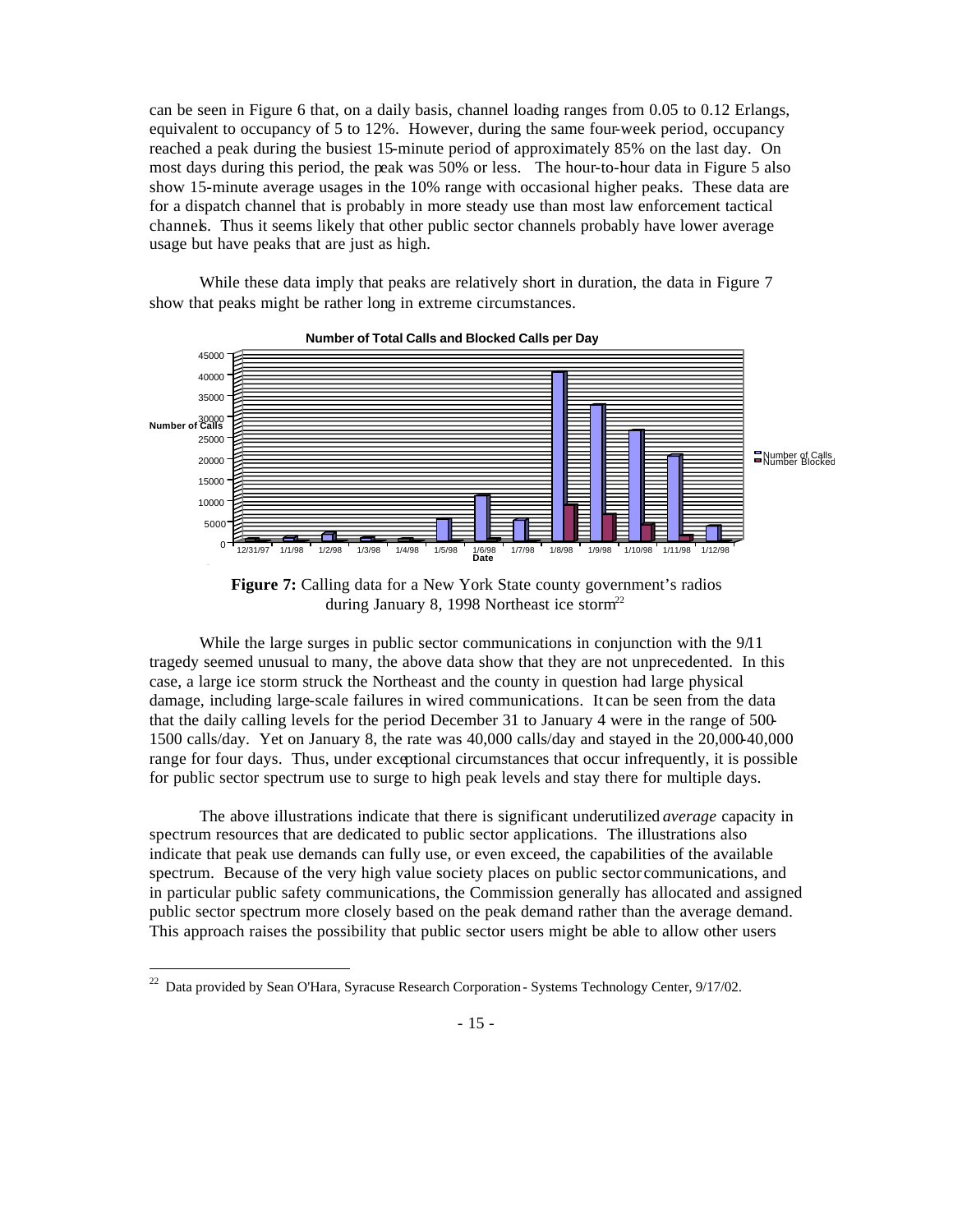access to their spectrum during average use circumstances as long as the spectrum can revert to public sector use during peak use situations.

Unfortunately, comprehensive data on the peak and average use of public sector spectrum, and appropriate statistical modeling of such usage, are not available. The above fragmentary data show that peak-to-average ratios as high as 80:1 are possible and are associated with very high public policy priorities. The detailed dynamics of these peaks are also not well understood. For example, while it is assumed that spectrum use can surge rapidly, does this correspond to a time constant<sup>23</sup> of 1 second or a time constant of 10 seconds? The difference between these two values of time constants could have a large impact on the design of possible systems to share public sector spectrum subject to the non-public sector user relinquishing it rapidly in times of peak public sector demand.

There is also little available information on the frequency of occurrence of public sector demand peaks and their time distribution. Knowledge in this area could also be helpful in designing non-public sector systems that can share public sector spectrum as it would indicate how frequently the shared spectrum might be preempted by public sector use.

In summary, better knowledge of the time statistics of public sector use could contribute to both improving communications for public sector users as well as providing preemptable access to such spectrum to other users who in turn could compensate public sectors users for such spectrum access.

#### **IV. Issues and Findings**

 $\overline{a}$ 

As mentioned previously, the Working Group has concluded that a single objective metric that could be used to compare efficiencies across different radio services is neither possible nor appropriate. This Report therefore does not attempt to identify specific services that are more efficient, or less efficient, than others. Such assessments clearly would be debatable, and would depend on assumptions that may not be comprehensive. Instead, the Working Group believes the Commission should take a number of specific steps to encourage the efficient access to and use of the spectrum.

There are two basic situations that impact how spectrum efficiency can be improved: (1) situations in which all spectrum in an area is already assigned but not fully used; and (2) situations in which all spectrum is fully used. In the first situation, which can be referred to as "access limited," spectrum efficiency can be improved by increasing the access that other users have to the spectrum. In the second situation, which can be referred to as "throughput limited," efficiency can really only be improved by taking steps that permit existing users to provide greater information transfer rates. One could view the first situation as increasing capacity by putting in more pipes, and the second situation as increasing capacity within the existing pipes.

 $23$  Mathematically, the time constant of a change is the amount of time it takes for the quantity to change by a factor of 2.7.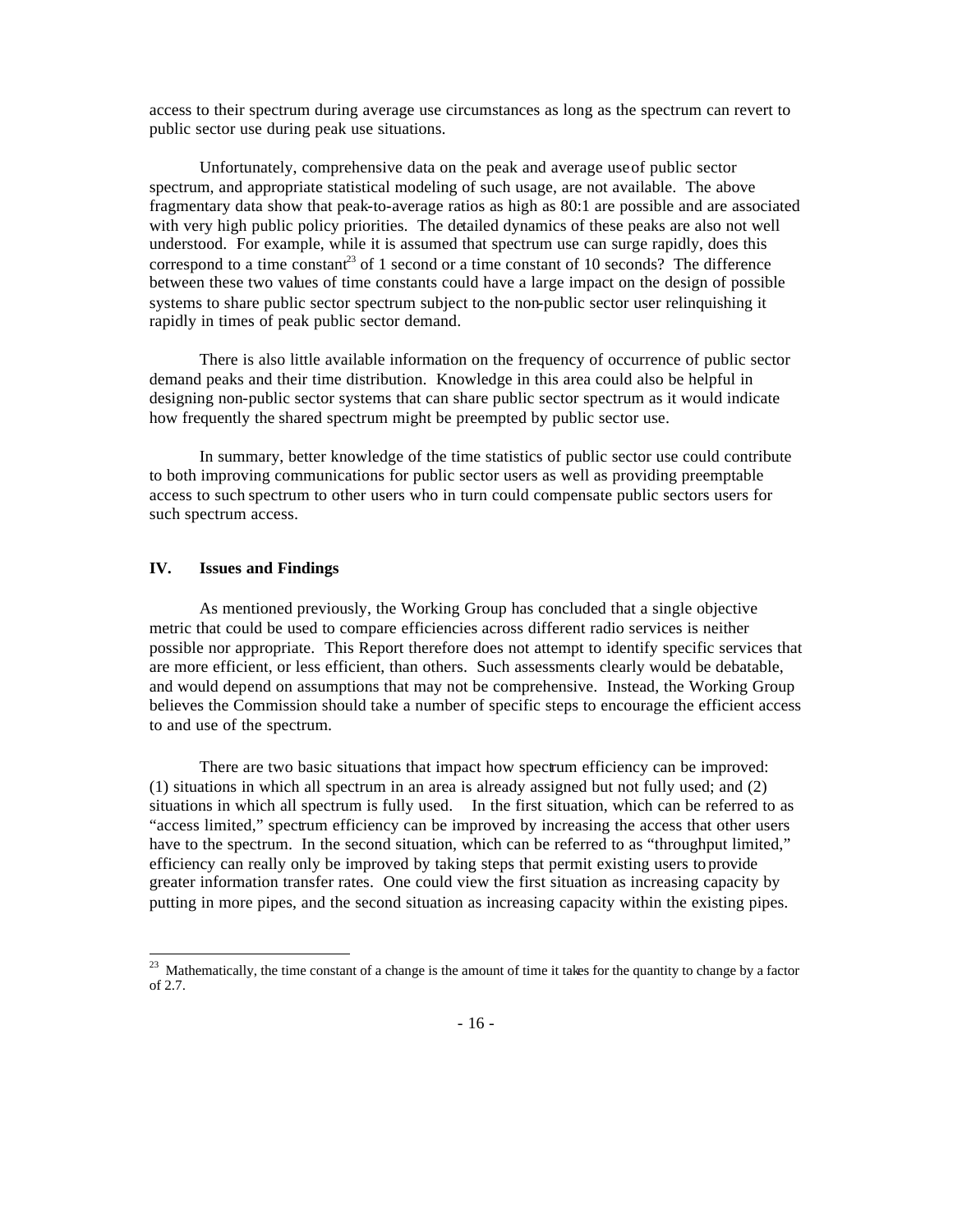This section identifies several steps that can be taken to improve the efficient access to and use of spectrum. Options include: (1) improving access through power, time, frequency, bandwidth, and space; (2) permitting other users or uses; (3) discouraging inefficient spectrum use (or encouraging efficient spectrum use); (4) grouping technically-compatible systems; and (5) adjusting regulations as technology develops. Figure 11 shows the relationship of each of these options to access-limited or throughput-limited situations. The observations on current spectrum use indicate that in many locations, on many frequencies, and at many times, the spectrum is not being fully used. The Working Group believes, therefore, that both accesslimited and throughput-limited options may be suitable for improving effic iency in many situations. As access to spectrum is expanded, however, the Commission may be left only with solutions that address throughput-limited situations.



Figure 11 – Steps that can be taken to improve spectrum efficiency

#### **A. Improving access through power, time, frequency, bandwidth, and space**

The examination of current spectrum use indicates that often, even though the spectrum in a general area may be licensed, the spectrum is not being fully utilized. Additional capacity, and therefore expanded spectrum efficiency, could be created by permitting access to the spectrum by other users on a time, frequency, bandwidth, or space basis. For example, new operations could be permitted at times when the current licensee isn't using the spectrum (but shutting down when the licensee does operate). Operations that aren't frequency sensitive could be moved to less crowded spectrum bands. Existing operations could operate with less bandwidth. And additional licenses could be issued for geographic areas that aren't congested already (for example, rural areas). Other technical changes, such as changing the power of transmissions, could also be implemented to improve technology.

## **1. Fostering technologies for uniform signal strength throughout a service area**

Radio transmission facilities are usually designed to provide a specified "acceptable" signal level over a desired service range. Because the level of the transmitted signal decreases as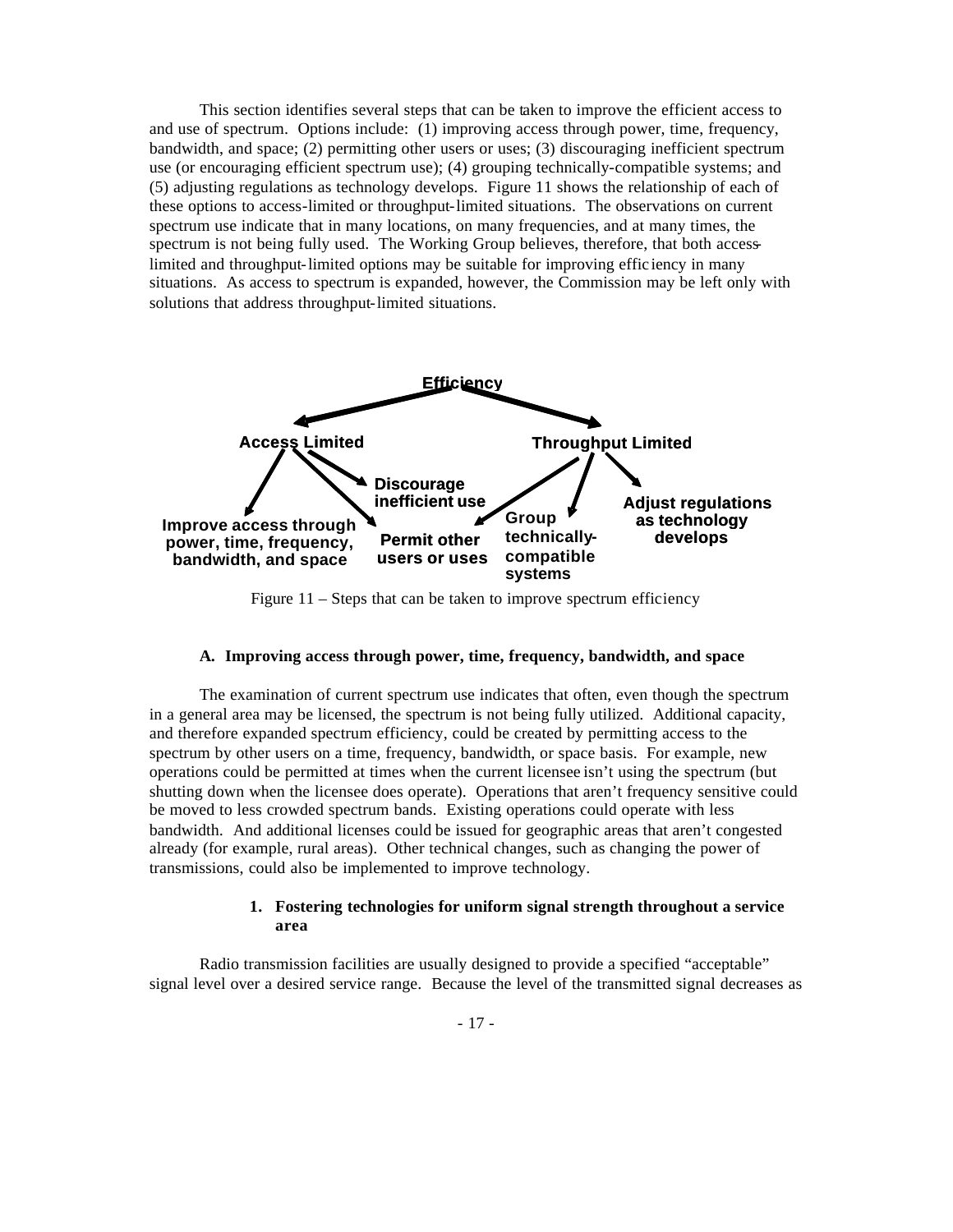one moves away from the transmission antenna, this design usually results in unnecessarily high (and therefore inefficient) signal levels near the transmission antenna. If these signals are strong enough, they can cause interference to users on other frequencies, either because the transmitting facility is radiating spurious signals on other frequencies at a high enough level to cause interference, or because the receiving facility on the other frequency cannot easily cope with the high level of the transmitted signal ("receiver overload").



power impact

Figure 12 - Impact of Frequency and Antenna Height on Spectrum Use

While it may not be possible to completely overcome the physics of radio wave propagation, which makes signals decrease as distance is increased, it is possible to implement technologies, such as "cosecant-squared" antennas and low-power transmission networks, that restrict the radiation towards the ground near to the transmitting antennas, and increase the signals at distances. These technologies would increase efficiency by permitting operators to reduce transmitter power levels to maintain the same coverage (or provide increased coverage with the same power). They could also protect adjacent channel operations from being impacted by near-by transmissions.

Often the Commission's rules already permit the use of such technologies. But in some services (for example, broadcasting), the Commission's rules prohibit the deployment of lowpower transmission networks. The Commission should consider changing its rules in this regard. It also may be appropriate to consider incentives that could promote the use of such technology. This Report discusses elsewhere the possibility of setting interference temperature thresholds that would establish the level of interference protection of which an incumbent operator could be assured, while potentially permitting operations by other users in the band as long as they do not cause the interference temperature threshold to be exceeded. One possible incentive that could be offered to users of uniform signal generation technology is to establish a reduced interference temperature threshold (or a more protective interference environment), as shown in Figure 13.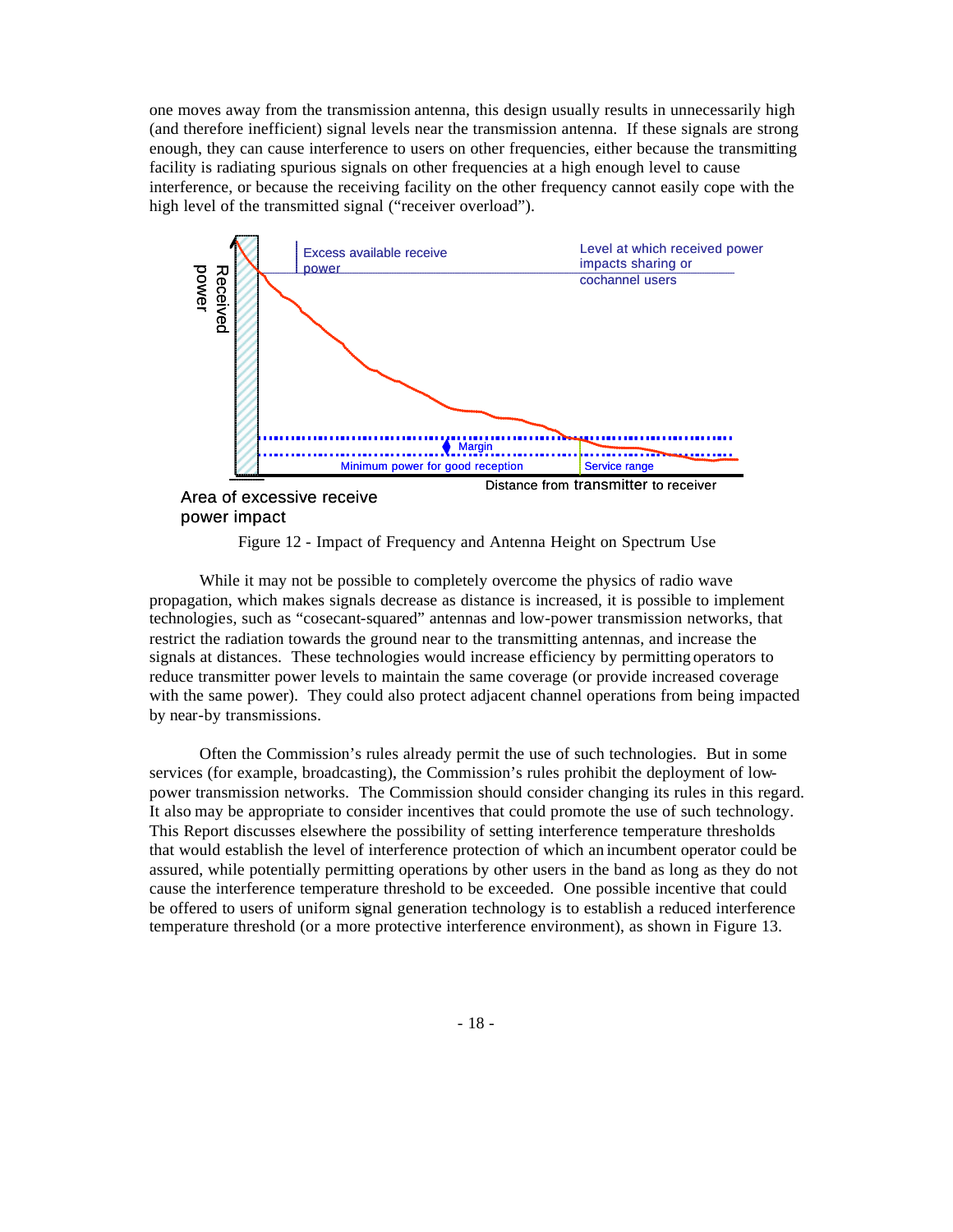This reduced interference temperature threshold would likely yield increased capacity, and potentially improved efficiency, to the licensee. $^{24}$ 





## **2. Power limitations**

 $\overline{a}$ 

There is a tension between having enough power to ensure coverage over a desired service area and not having so much power that it puts strong cost burdens on adjacent channel operations (in order to prevent receiver overload or to filter spurious emissions). High-power transmitters generally reduce the capacity (and therefore potential efficiency) for adjacentchannel users. This is a particular problem in urban areas, where the spectrum is likely to be more crowded, but is much less of a problem in rural areas, where spectrum use may be sparse.

To address this situation, it would generally be desirable for the maximum transmitted power levels to be lowered in urban environments and increased in rural environments. Power can be reduced through the deployment of low-power transmission networks, such as those currently used in cities by cellular and PCS service providers. By having more transmitters, the capacity for transmitting information can be increased (since each transmitter can only serve a limited number of users in a typical two-way environment). Power in rural areas can be increased by permitting even higher power levels. This could enable service to be provided in areas that can't be economically justified now.

<sup>&</sup>lt;sup>24</sup> Capacity is generally related to the signal bandwidth multiplied by the signal-to-noise ratio. If the interfering noise is reduced, the signal-to-noise ratio and capacity are increased.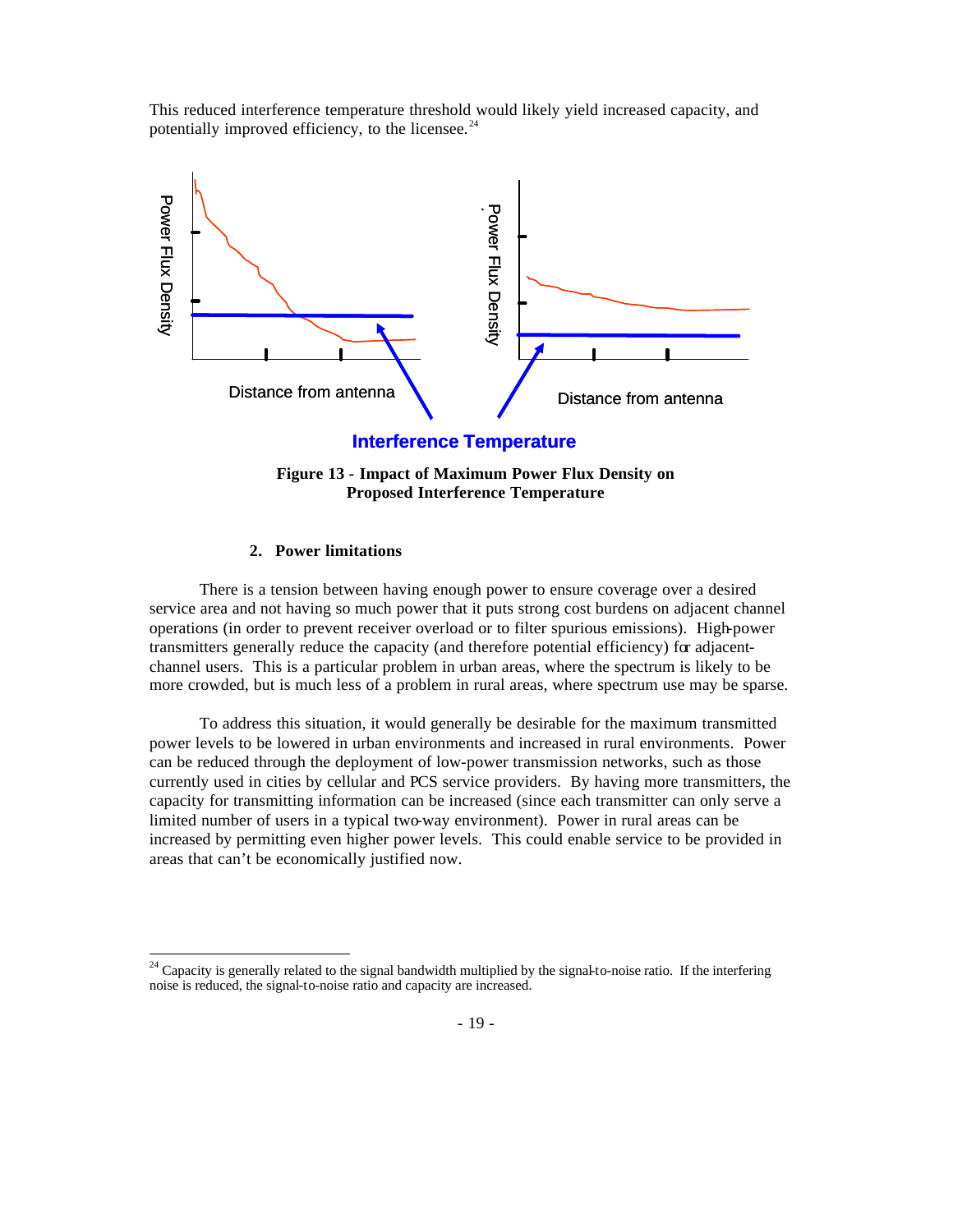#### **3. Taking advantage of time**

Industry has developed several different technologies that can be used to exploit the gaps in time in which a particular frequency is being used. Early mobile radio systems were developed so that a group of users would share a specific, fixed radio frequency. The transmitters and receivers for each group of users were designed to operate on a fixed frequency. However, over time it became clear that there were great differences in the amount of usage, or congestion, on different frequencies. Trunked radio systems were developed to address these concerns. In a trunked system, all of the users can use any of the channels. Channels that are not currently being used are identified and an unused channel is made available to each user. Trunking in the early mobile radio systems was implemented manually. The user could select an available channel manually by switching from one channel to another and listening for an unused channel.

In the mid 1960's a form of automatic trunking was implemented using a technique called "marked-idle," where a tone was placed on one of the available channels. A mobile radio could then automatically select the open frequency channel by finding this tone. The advantage of a trunked system is that many more users can be supported in the same amount of spectrum with the same grade of service.

Another idea to take advantage of time is to allow a secondary party to access the spectrum when the licensee is not using it. This could involve interruptible use of the spectrum. Secondary parties (parties that could operate but had to protect the primary licensee) could use technology that would automatically monitor the channel before transmitting to ensure that it is really vacant. Also, a time limit or similar regulatory requirement could be placed on the secondary operation to ensure the licensee could access it when needed.

# **4. Taking advantage of space**

 $\overline{a}$ 

Spectrum capacity, and hence potential spectrum efficiency, can also be improved by taking advantage of the geographic distances between radio transmitters. Existing licensees often install only enough radio transmitters to provide service in areas that they believe offer the best business potential. This can result in a lack of service (or spectrum use) in some geographic areas away from the transmitters. These holes in service, called "white areas," can be made available to other licensees that want to provide service in that area.

The Commission already permits some geographic-area licensees to partition (or divide) their service areas and trade off the transmission rights.<sup>25</sup> However, this freedom is not available in all services. In cases involving site-specific licensees, the Commission can authorize new licenses that can provide service in unserved white areas.

<sup>25</sup> *See*, for example, 47 C.F.R. 22.948, which permits partitioning and disaggregation in the Cellular Radiotelephone Service.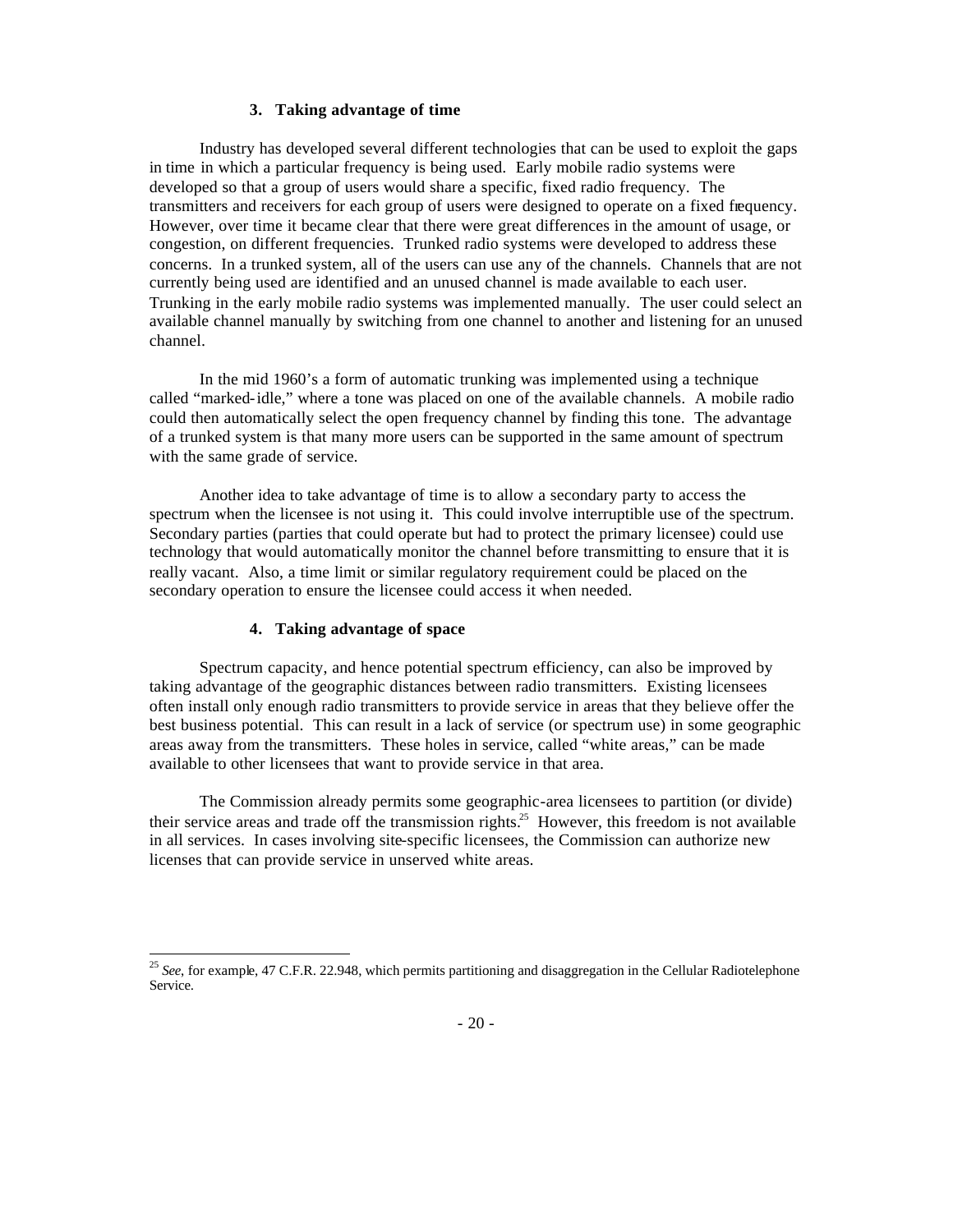#### **B. Permitting other users and uses**

Commenters have made clear in written comments and during our workshops that spectrum lies fallow in certain areas, at certain times, and on certain frequencies.<sup>26</sup> For example, a licensee may have exclusive use of spectrum in a particular geographic area, but choose not to make use of the spectrum over the entire area. Likewise, the licensee may use the spectrum heavily during the daytime, but have light or no usage during nighttime hours. Finally, a licensee may fully utilize spectrum during times of peak usage, but utilize only half of its spectrum during off-peak hours. The commenters observe that spectrum efficiency can be maximized by improving access to spectrum in such instances. This comports with our observations about current spectrum use.

While licensees may be aware that such efficiencies can be gained, there are at least two reasons why a significant number of licensees aren't fully taking advantage of this opportunity. First, a licensee may wish to more fully utilize its spectrum, but is prevented from doing so by the technical or operational regulatory constraints imposed on the radio service by our rules. Such regulatory constraints may constitute a "catch-22" in many cases where development of advanced radio technology is hindered by the current rules, preventing such operation and thereby inhibiting the full utilization of the spectrum. Second, a licensee may wish to permit others to utilize its spectrum on a short- or long-term basis in certain areas, at certain times of day, or on a shared basis, but is effectively prevented from doing so because of regulatory prohibitions or high transaction costs. In this vein, third parties may wish to use the licensee's spectrum on a secondary, non-interference basis, but are often prevented from doing so by regulatory constraints.

One of the keys to improving spectrum efficiency is through improving access to spectrum. Therefore, the Working Group recommends that the Commission take steps to promote: (1) flexible use of spectrum; (2) development and deployment of advanced technologies; and, (3) secondary markets for spectrum. First, promoting flexible use of spectrum may be in the form of relaxed regulatory requirements for existing licensees or increased access (on a secondary, non-interference basis) to spectrum by third parties. For example, licensees may be in a position to more fully utilize their spectrum if they are permitted to provide a full range of mobile, fixed, broadcast, or hybrid services.<sup>27</sup> Likewise, third parties may well be in a position to utilize the spectrum on a secondary, non-interference basis by, for example, transmitting at low power, spreading the signal over a large bandwidth, or maintaining some other means of time or space diversity. There may be instances where, based on the specific circumstances of the bands or users in question, increased flexibility and access by third parties may not be desirable or result in a net gain in efficiency. The Commission will need to fully consider the potential impact to licensed users, consumers, and others in deciding whether to implement this type of policy in a particular spectrum band.<sup>28</sup>

 26 *See, e.g.,* HYPRES, Inc. Comments at 5, Jon M. Peha Comments at 8, Personal Telecommunications Technologies Comments at 2, and Mantuska Telephone Association Comments at 4.

<sup>27</sup> *See, e.g.,* Information Technology Industry Counsel Comments at 8 and CDMA Development Group Comments at 7-8

<sup>28</sup> *See* Sprint Comments at 21 and Rural Telecommunications Group Comments at 8-9.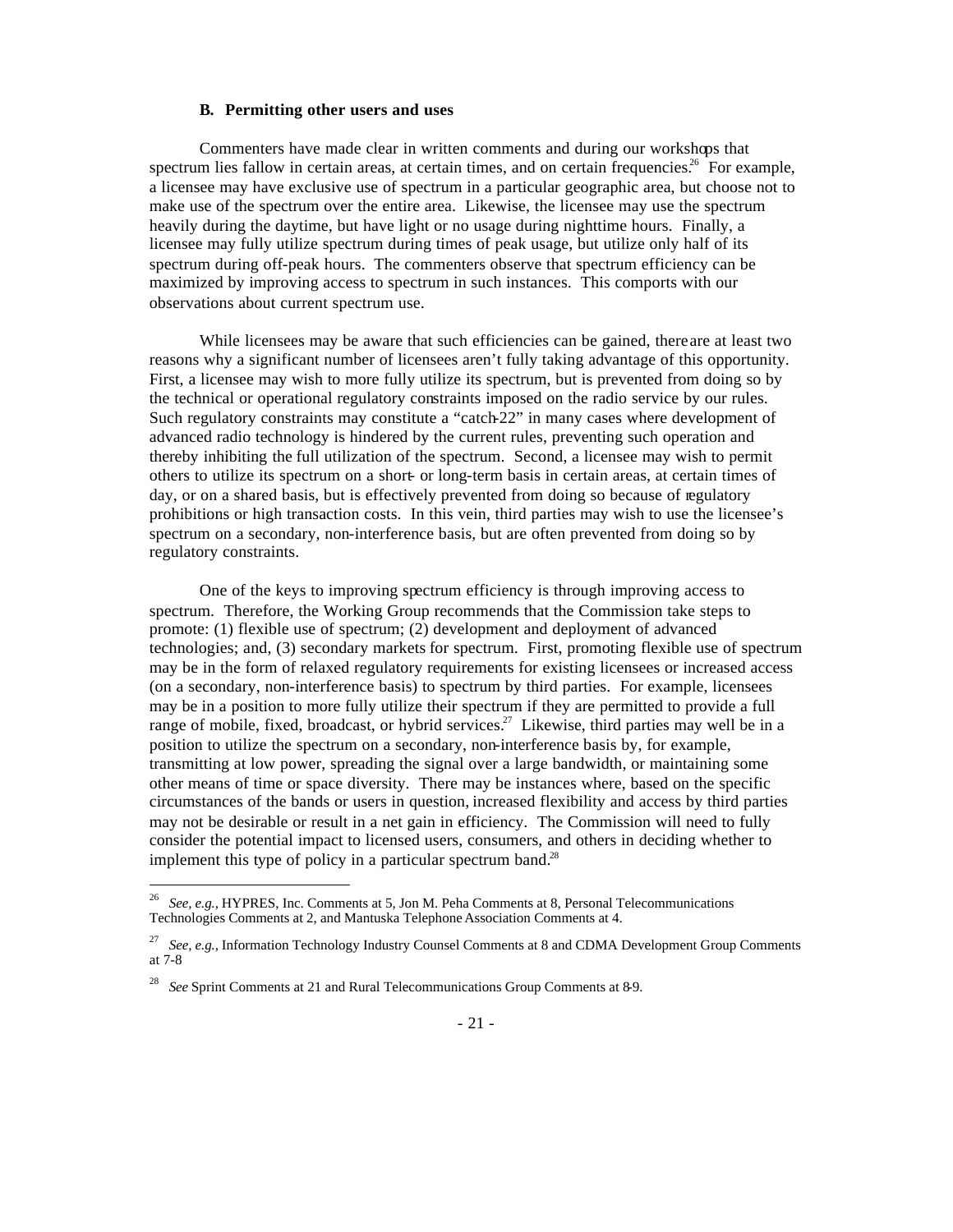Second, access to spectrum may be increased via the development and deployment of advanced technologies. As the commenters and workshop participants point out, advanced radio technologies have been developed, and are being developed, to increase the amount of information in a radio channel, while at the same time increasing the number of independent users in a particular geographic area.<sup>29</sup> Many of the commenters voice support for "smart" radio and infrastructure technologies that to some extent embed spectrum management decisions into the radio system. Such technologies are capable, for example, of real-time monitoring of a radio channel or spectrum band and limiting transmissions in terms of frequency, power, or timing in order to avoid harmful interference to other spectrum users. We recommend that the Commission provide for the development and deployment of such technologies. One way to promote development of these technologies is to provide regulatory certainty in the testing and allocation of spectrum for such devices, thereby enabling entrepreneurs and businesses to obtain financial backing for such ventures.

Third, we recommend that the Commission take steps to promote a secondary market for radio spectrum. In a *Notice of Proposed Rule Making* released November 27, 2000, the Commission initiated a proceeding to examine removing unnecessary regulatory barriers to the development of more robust secondary markets in radio spectrum usage rights.<sup>30</sup> At that time the Commission stated that it believed enabling the development of more robust secondary markets would help promote spectrum efficiency and full utilization of Commission-licensed spectrum, thereby increasing access to spectrum for those that desire it. The commenters and workshop participants generally agree with this position and recommend that the Commission move swiftly to enable such secondary markets, thereby improving access by lowering transaction costs for licensees.<sup>31</sup> Removing these regulatory barriers will go a long way toward encouraging more spectrally efficient technologies, full utilization of spectrum in all areas, and increased access to spectrum for those that wish to implement innovative, spectrally efficient technologies.

Finally, it is clear that, because of the highly variable rate of transmissions, public safety stations have a lot of additional capacity in non-peak times. This spectrum could be exploited by permitting the existing public safety licensee to authorize others to use its spectrum. Under this scenario, the public safety licensee itself would have to ensure that it gets adequate access to the spectrum when it need spectrum (but other users could operate during non-transmission time periods).

<sup>29</sup> *See, e.g.,* Wayne Longman Comments at 10, Citizens Media Corp. Comments at 14, Dandin Group Comments at 4-6, and John Martoccio Comments at 1.

<sup>30</sup> *See* In the Matter of Promoting Efficient Use of Spectrum Through Elimination of Barriers to the Development of Secondary Markets, *Notice of Proposed Rule Making*, WT Docket No. 00-230, 15 FCC Rcd 24203 (2000).

<sup>31</sup> *See, e.g.,* Cantor Fitzgerald Telecom Services, LLC Comments at 3, Catholic Television Network Comments at 3-4, David Rhodes Comments at 2-3, Ericsson Comments at 3, Comsearch Comments at 6, Blooston Mordkofsky Comments at 6, Rural Telecommunications Group Comments at 8-9, and Winstar Comments at 10.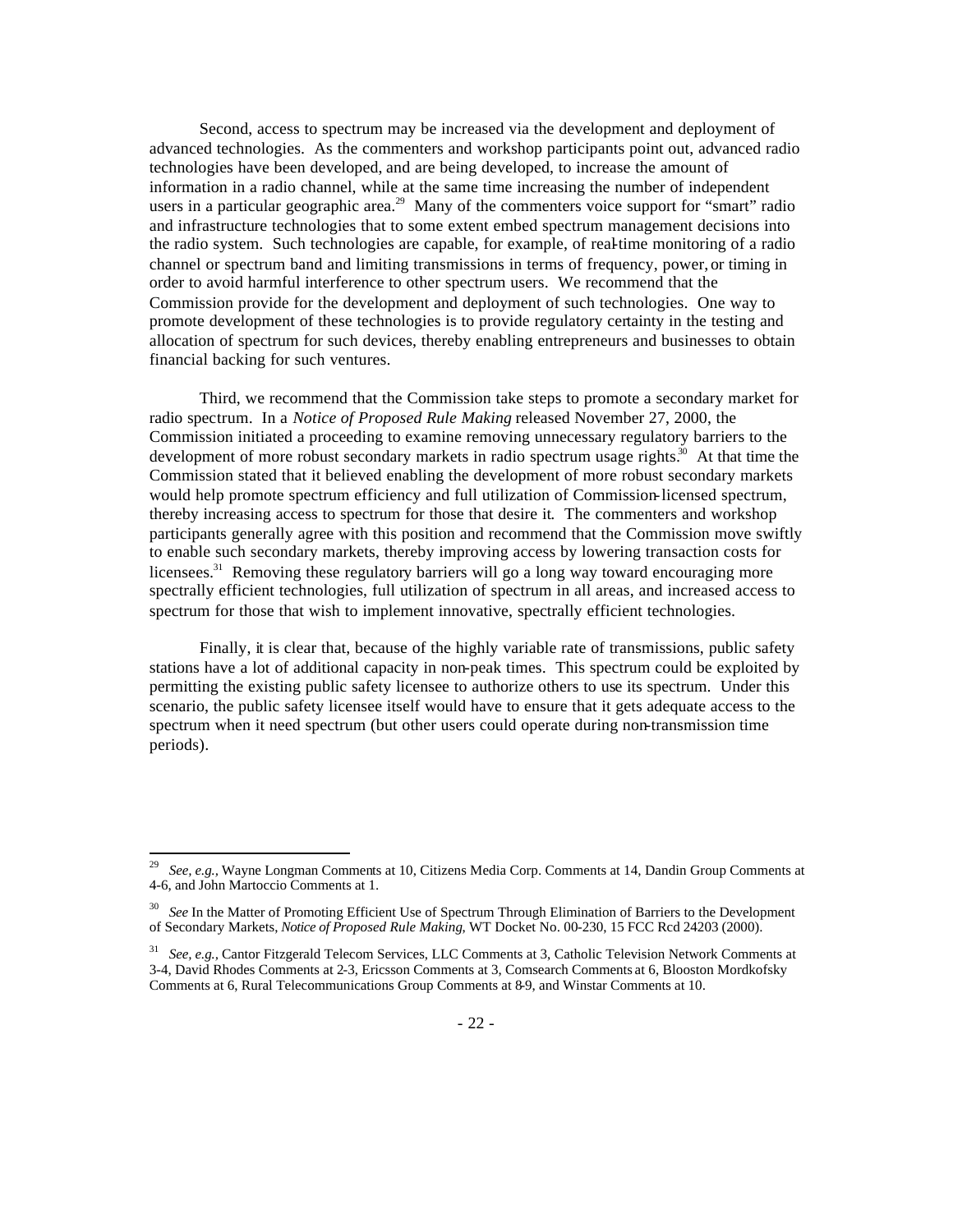#### **C. Discouraging inefficient use**

One of the core principles of effective spectrum management is to maximize the efficient use of the radio spectrum. The FCC shares spectrum management responsibilities and functions with the National Telecommunications and Information Administration (NTIA). While the FCC has authority over commercial spectrum usage as well as that of local and state governments, NTIA manages the federal government's use of spectrum for defense and other federal purposes.<sup>32</sup>

The Working Group recognizes that in some services there currently is no stimulus for efficient spectrum use. Generally, licensees that have paid to acquire their spectrum have a marketplace incentive to use their spectrum efficiently. Potential inefficiency, therefore, is more likely to occur in narrow-use services, where spectrum can't be easily brought to the marketplace, and among licensees who have not been forced to incur the opportunity cost of acquiring spectrum.<sup>33</sup>

One way to encourage operators to employ a more efficient system is to establish a fee structure that encourages efficient use of the spectrum.<sup>34</sup> Another way is to mandate improvements such as transition to digital service or narrower bandwidths.<sup>35</sup> Some commenters propose that Congress provide some incentives because rural communities may not have the tax base, or the resources, to make these changes.<sup>36</sup> Stricter unwanted emissions limits would also increase efficient spectrum use.<sup>37</sup>

Some participants of the Public Workshop on Spectrum Efficiency suggested a shift to hybridizations, with wireline delivery whenever possible.<sup>38</sup> Deploying a system that uses fiber, cable, and wireline in concert with wireless applications could reduce spectrum congestion. This would save valuable spectrum for those services that require mobility.<sup>39</sup>

Another participant speculated that it is not going to be a mandate that invokes the change to efficiency, but the universal driver of profitability of special offerings. The public will choose spectrally efficient devices and services that they can use. TV viewers will choose DTV because it will have more content and more services.<sup>40</sup>

<sup>32</sup> *See* FCC website, http://www.fcc.gov/connectglobe/sec7.html.

<sup>33</sup> *See, e.g.,* CTIA Summary Comments at 6. These licensees include most public safety users, noncommercial/educational entities, CMRS spectrum lottery winners, broadcasters, certain satellite system operators, and U.S. government users.

<sup>34</sup> *See* IEEE Comments at Question 22.

<sup>&</sup>lt;sup>35</sup> Charles Trimble, Public Workshop on Spectrum Efficiency, August 5, 2002.

<sup>&</sup>lt;sup>36</sup> David Warner, Commonwealth of Virginia, Public Workshop on Spectrum Efficiency, August 5, 2002.

<sup>37</sup> *See* Thomas B. H. Kuiper Comments at Question 21.

<sup>38</sup> Paul Rinaldo, Public Workshop on Spectrum Efficiency, August 5, 2002.

 $39$  Stephen Blust, Public Workshop on Spectrum Efficiency, August 5, 2002.

 $^{40}$  Adam Spitzer, Telecom Filings, Public Workshop on Spectrum Efficiency, August 5, 2002.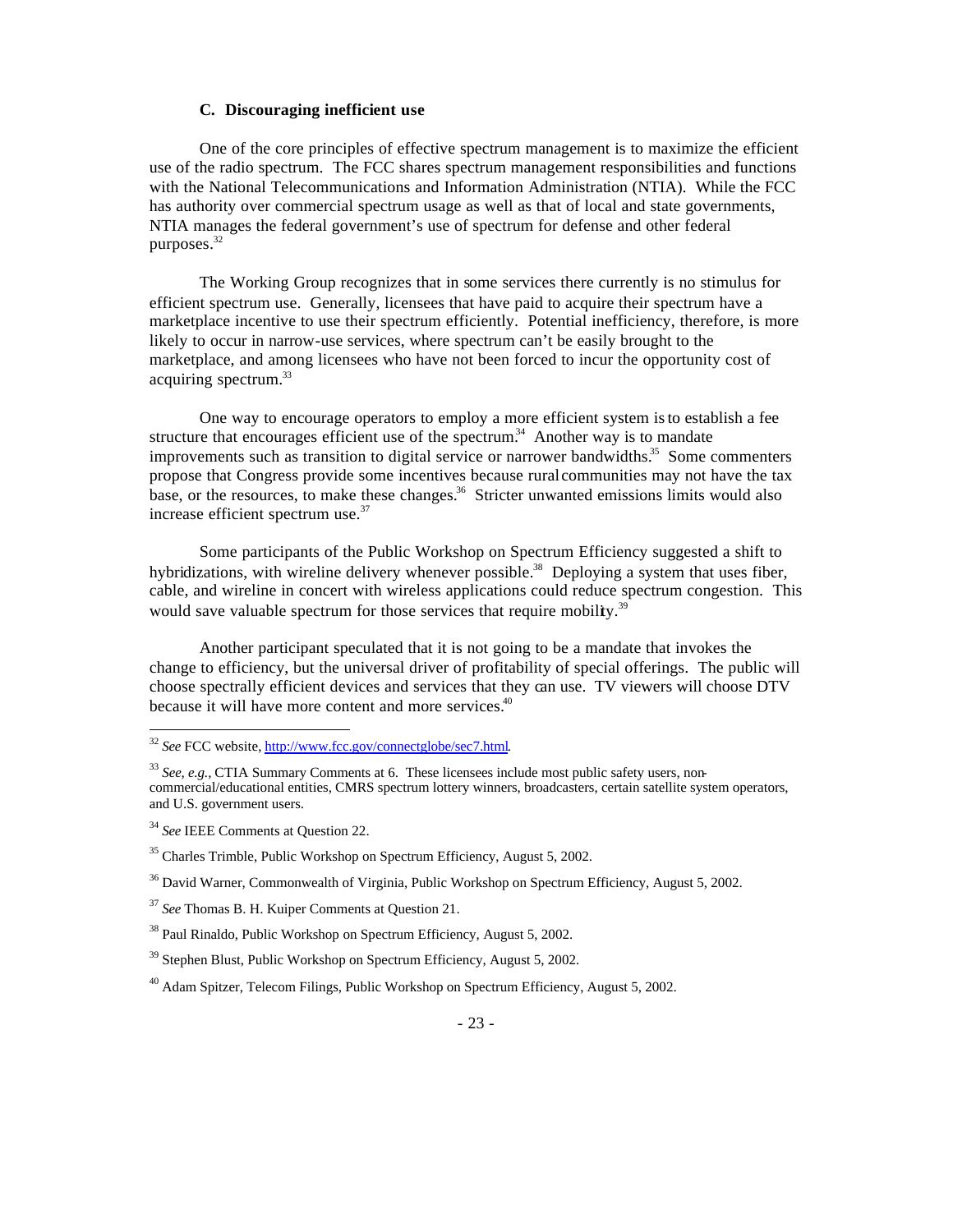#### **1. Receiver performance**

In the past, the FCC has shied away from imposing standards on receivers and has not protected their reception from new services. However, reports of adjacent channel interference to receivers, especially in older, more established services, have led many commenters to believe there is a need to adopt receiver "standards," or performance requirements.<sup>41</sup> Under the current FCC approach, many new service providers must allow for a guard band or lower power to protect the more established operation of other users, especially if they are public safety entities. This poses a cost on the new operator and is viewed by some commenters as spectrally inefficient. CTIA proposes that the FCC ensure that Public Safety first responders deploy upgraded receiver and networking equipment designed to improve intermodulation rejection characteristics.<sup>42</sup> In addition, unlicensed band use may lead to devices that are inexpensive but vulnerable to interference or that cause interference.<sup>43</sup>

The real problem with setting receiver performance requirements is how to approach each service. Those who design commercial mobile receivers generally have to provide a large front end to account for Doppler shift.<sup>44</sup> Adding out-of-band rejection capability and more strict selectivity may make the receivers cost too much and compromise the quality of the service (because as the bandwidth narrows, so does the voice quality). Coding methods and bandlimiting filtering is more efficient, however.<sup>45</sup> In an urban environment, selectivity is more important, so that the receiver could pick out an individual channel without interference. In a rural area, sensitivity is more important so the receiver can employ signal processing techniques and improve the quality of the signal. System design has an impact on the receiver's ability to perform as well. Public safety designs usually feature a single repeater that is intended to be used by all. This makes their operation vulnerable to interference from local cellular-type systems, especially if the public safety receivers are designed for sensitivity and not selectivity.

Some commenters would like to fully use the spectrum assigned for broadcasting service but because of the sensitivity of the receivers sold, they must overcompensate for theoretical interference. These "taboos" in the UHF band allow 1 out of 6 channels to be used in a market<sup>46</sup>.

<sup>&</sup>lt;sup>41</sup> S. Merrill Weiss, Paul Fox (Consultant), Carl Stevenson, Public Workshop on Spectrum Efficiency, August 5, 2002

<sup>42</sup> *See* CTIA Comments at 37

<sup>&</sup>lt;sup>43</sup> Charles Trimble, S. Merrill Weiss, Ulrich Rohde, Steve Gillig, Marc Goldberg (ArrayComm), Public Workshop on Spectrum Efficiency, August 5, 2002.

<sup>&</sup>lt;sup>44</sup> "Front end" is the frequency bandwidth that the receiver is able to receive at one time. Doppler shift is based on the Doppler effect – "a change in the frequency with which waves from a given source reach an observer when the source and the observer are in rapid motion with respect to each other so that the frequency increases or decreases according to the speed at which the distance is decreasing or increasing." Webster's New Collegiate Dictionary, copyright 1979 by G. & C. Merriam Co.

<sup>45</sup> *See* Thomas B. H. Kuiper, Comments at Question 19.

<sup>&</sup>lt;sup>46</sup> S. Merrill Weiss, Public Workshop on Spectrum Efficiency, August 5, 2002. This "taboo" problem largely disappears for digital television (DTV) receivers.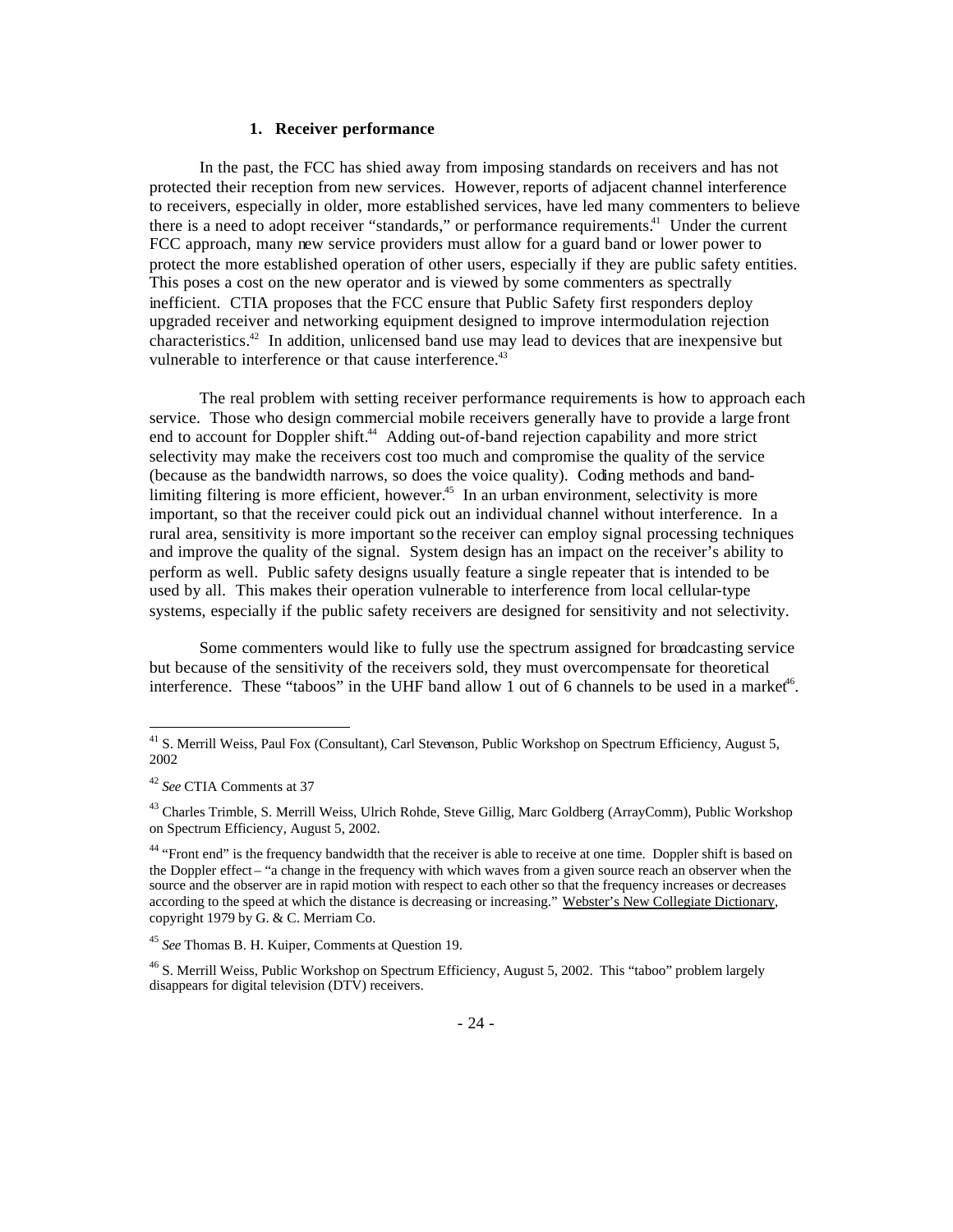If TV receivers were made with more selectivity, more TV channels would be able to be used in a market thus leading to greater efficiency and diversity.

#### **2. Defining expectations**

This Report contains a number of recommendations that the Commission take steps to better explain the interference protection requirements that licensees are expected to tolerate. There must be a balance between providing consistent and reasonable protection of licensee operations and enabling new use of the spectrum by systems that will not reasonably cause interference. This Report discusses the "interference temperature" concept, which would set a threshold of protection for licensees and allow other operations in the same frequency band and geographic area as long at the interference temperature threshold is not exceeded. This concept makes sense from a spectrum efficiency standpoint. Existing licensees often have to design their systems to be tolerant of "worst case" interference levels that they cannot easily project. This can result in the use of guard bands or costly filters that protect against the worst case. In can also result in demands that new entrants operate at lower power or with fewer transmitters, based on claims from the existing licensees that they are entitled to protection.

The Commission generally establishes protection requirements each time it authorizes a radio service. This can be a time-consuming and acrimonious process and can often result in different protection levels for difference services. This ad hoc approach, where protection requirements are set individually for each specific service, slows down the deployment of new services. The interference temperature approach would add certainty for existing licensees, permitting them to design their interference protection mechanisms in an economically efficient manner.

#### **3. The noise floor**

 $\overline{a}$ 

A wide variety of radio emissions create the "noise floor," the cumulative level of radio emissions on a particular frequency at a particular location. Radio emissions that make up the noise floor include: communications signals from licensees that are transmitted within their frequency band; out-of-band or spurious emissions from licensees on other frequencies; signals transmitted on a "non-interference basis" from low power communications devices, such as cordless telephones and other intentional radiations regulated under Part 15 of the Commission's Rules; emissions from Part 15 unintentional radiators, such as computer systems; and radiations that generated within the natural environment. These signals add together, creating a dynamically variable noise floor that can affect the performance of radio systems.<sup> $47$ </sup> The noise floor, which can be measured and monitored, has been likened to pollution and it may be difficult or impossible to track each and every contributor to the noise floor in each and every environment.

The interference temperature concept takes advantage of having a real-time knowledge of the noise floor at a specific location and point in time, potentially permitting the noise floor to be

 $47$  Generally, radio transmissions are able to communicate only if there is an adequate ratio of desired signal to undesired radio noise. Different radio technologies require different signal to noise levels to function.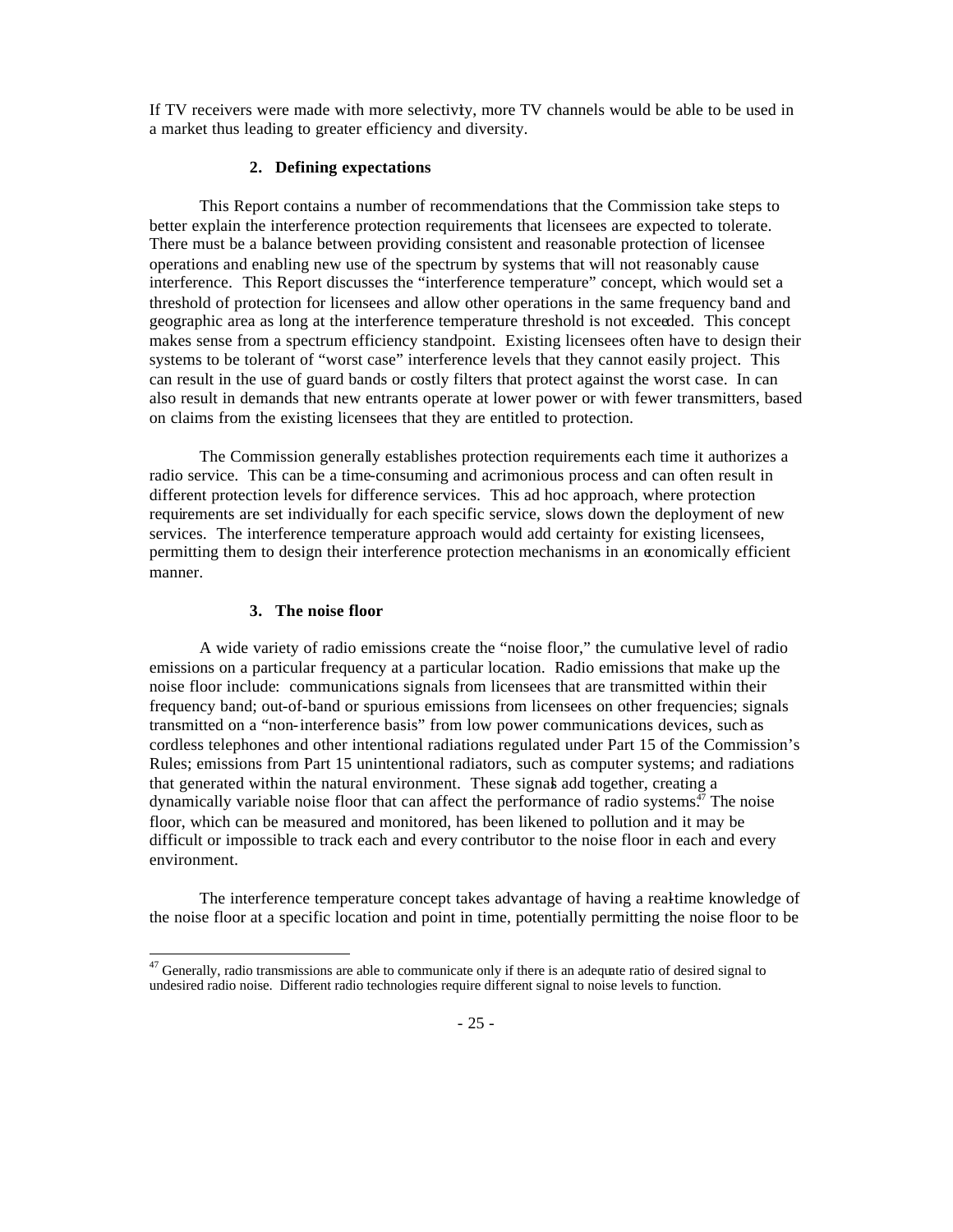increased when it won't cause harmful interference and decreased when a harmful interference threshold is exceeded. To establish, and maintain, interference temperature thresholds, it will be important that the Commission, or other parties, extensively monitor the noise floor, identifying potential problem areas and opportunities for new entry.

#### **4. Digital transmissions**

Most transmissions use analog technology. However, there are real advantages in many situations for licensees to convert to digital technology. For example, digital television signals are able to provide comparable service levels with far lower transmitted power. In addition, digital transmissions can avoid certain "taboos" that create inefficient use of the spectrum. Finally, it is easier to predict the interference consequences from digital transmissions.<sup>48</sup>

The Working Group finds that an expansion in the use of digital technologies would lead to increases in spectrum efficiency. Therefore, the Working Group believes that the transition to digital transmission techniques should be promoted and hastened by policy, and if necessary, by rules. However, this promotion should only be done when the benefits of the use of digital technologies exceed the cost of deploying them.

#### **D. Grouping technically-compatible systems**

 $\overline{a}$ 

The Commission has generally tried to group technically-compatible transmissions together as it established its frequency allocations over the years. However, the Commission has been faced occasionally with addressing interference concerns that result from having highpowered radio transmissions located near in frequency to services that require highly-sensitive receivers. Such situations often result in one service having to constrain the power or locations that can be used, or another service having to use expensive filters or guardbands to protect against the effect of the transmissions of other services. As mentioned previously, such filters and guardbands reduce spectrum, and economic, efficiency.

The Commission has been transitioning towards allocating spectrum for broad, flexible uses. This can result, however, in a higher level of unpredictability about the potential radio interference environment (e.g., How much power will one use require? What level of protection will another use require?). It can also force the Commission to get involved in disputes between licensees.

It would be desirable, over time, that the Commission continue it efforts to group allocations together in frequency based on mutually-compatible technical characteristics (power and sensitivity to interference). The Commission should also work to improve the out-of-band interference performance of transmitters and receivers over time so as to reduce the need for this kind of grouping.

 $48$  In digital television, for example, generally interference either occurs (and the television signal is completely lost) or it does not occur. In analog television, there is often a gradual decay in the quality of the received television signal as interference increased. This gradual decay is often difficult to predict, and is subject to very subjective assessments of when interference is harmful or significant, and when it is not.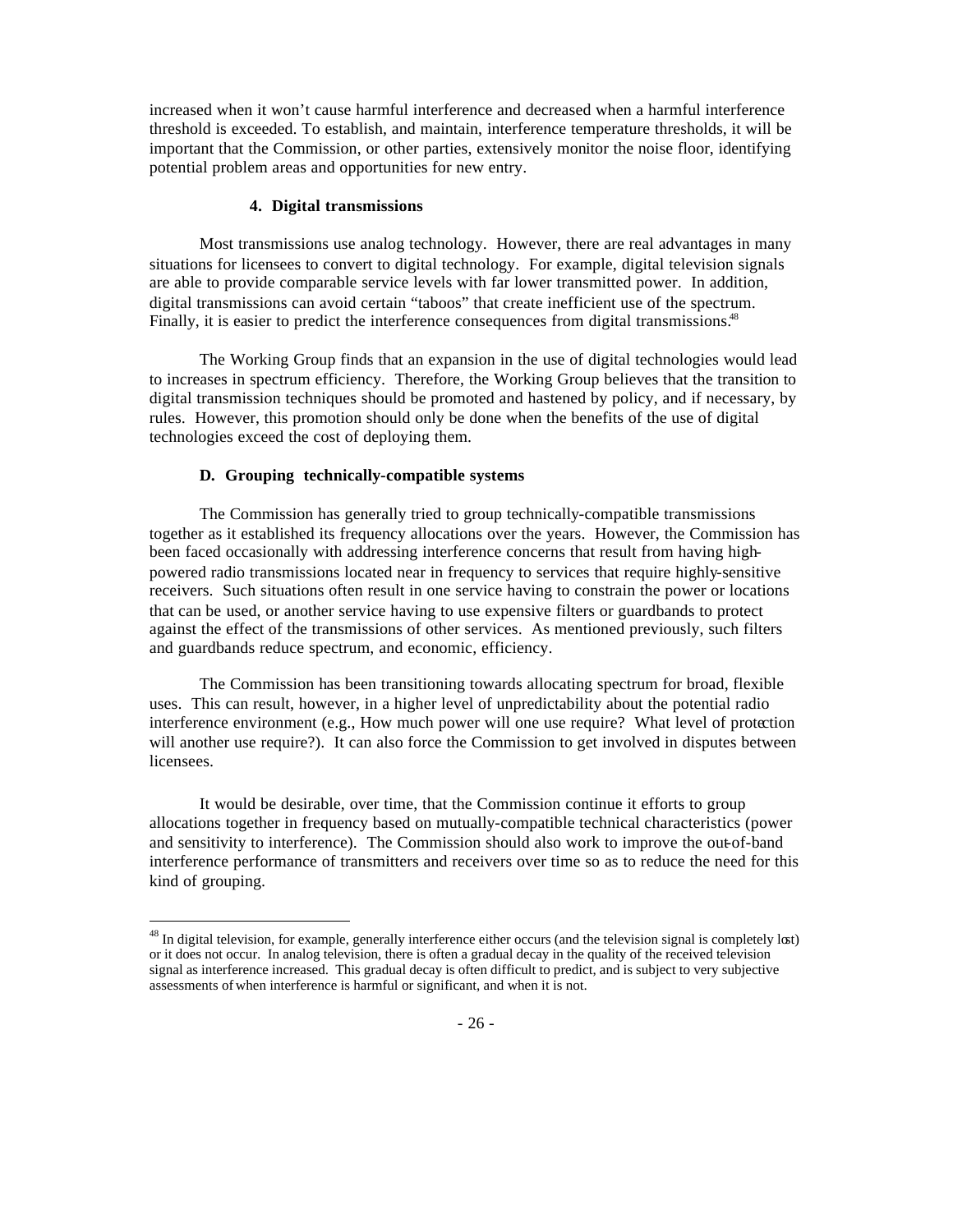# **E. Adjusting regulations as technology develops**

While technology advances continue to promote the efficient use of spectrum, regulatory approaches to spectrum management must adapt as well. These adaptations to the Commission's spectrum management approach could lead to changes in rules, policies, and incentives placed on license holders. The Commission periodically should evaluate its allocation parameters as technology evolves. In addition, as discussed in Section V, the Commission should adopt regulatory models and incentives that promote efficient spectrum allocation and remove rules that create barriers to putting spectrum to its highest valued use.

Many commenters agree with this approach.One commenter asserts that rules limiting flexible use of frequencies should be removed and laws and procedures blocking access to unused or under-utilized bands by new entrants should be eliminated.<sup>49</sup> Furthermore, by prohibiting only additional spectrum uses that cause "harmful interference," and by permitting all other uses of the spectrum, the Commission can both protect current spectrum uses and allow new technologies to develop and flourish.<sup>50</sup> More specifically, one commenter argues that the Commission should adopt a policy whereby parties that request new spectrum should be required to submit a "Spectrum Impact Study" that shows a demonstration of non-interference, the obstacles to efficient sharing, the cost of integration and reallocation for both new users and incumbents, and a proposed transition scheme.<sup>51</sup>

Commenters argue that the determination of whether to reallocate spectrum should be guided by the market, but when market failures can be reliably predicted, it may be appropriate to modify the standard allocation and assignment process in order to achieve other goals. $52$ However, they argue that the Commission should not adopt different spectrum allocation and assignment policies for different portions of the spectrum or different geographic regions. Commenters further assert that the U.S. government should use a rolling spectrum planning process that would include both long-term goals for spectrum use, as well as short-term plans to achieve the goals through specific allocation decisions.<sup>53</sup> They also argue that spectrum planning must comprehensively address all spectrum, and such planning will require a more effective coordination process between NTIA and the Commission.<sup>54</sup> Another Commenter agrees but argues that the Commission should proactively address the Commission's current allocation policies as they are in need of major reform and should intensify its search for spectrum being inefficiently used that should be candidates for reallocation.<sup>55</sup>

<sup>49</sup> *See* Thomas W. Hazlett (Hazlett) Reply Comments at 2.

<sup>50</sup> *See* Cisco Systems, Inc. Comments at 8.

<sup>51</sup> *See* Fixed Wireless Communications Coalition Comments at 2.

<sup>52</sup> *See* AT&T Wireless Ex Parte Comments at 3-5.

<sup>53</sup> *See* AT&T Wireless Ex Parte Comments at 9-10.

<sup>54</sup> *See* AT&T Wireless Ex Parte Comments at 10.

<sup>55</sup> CTIA Comments at ii, 6-9.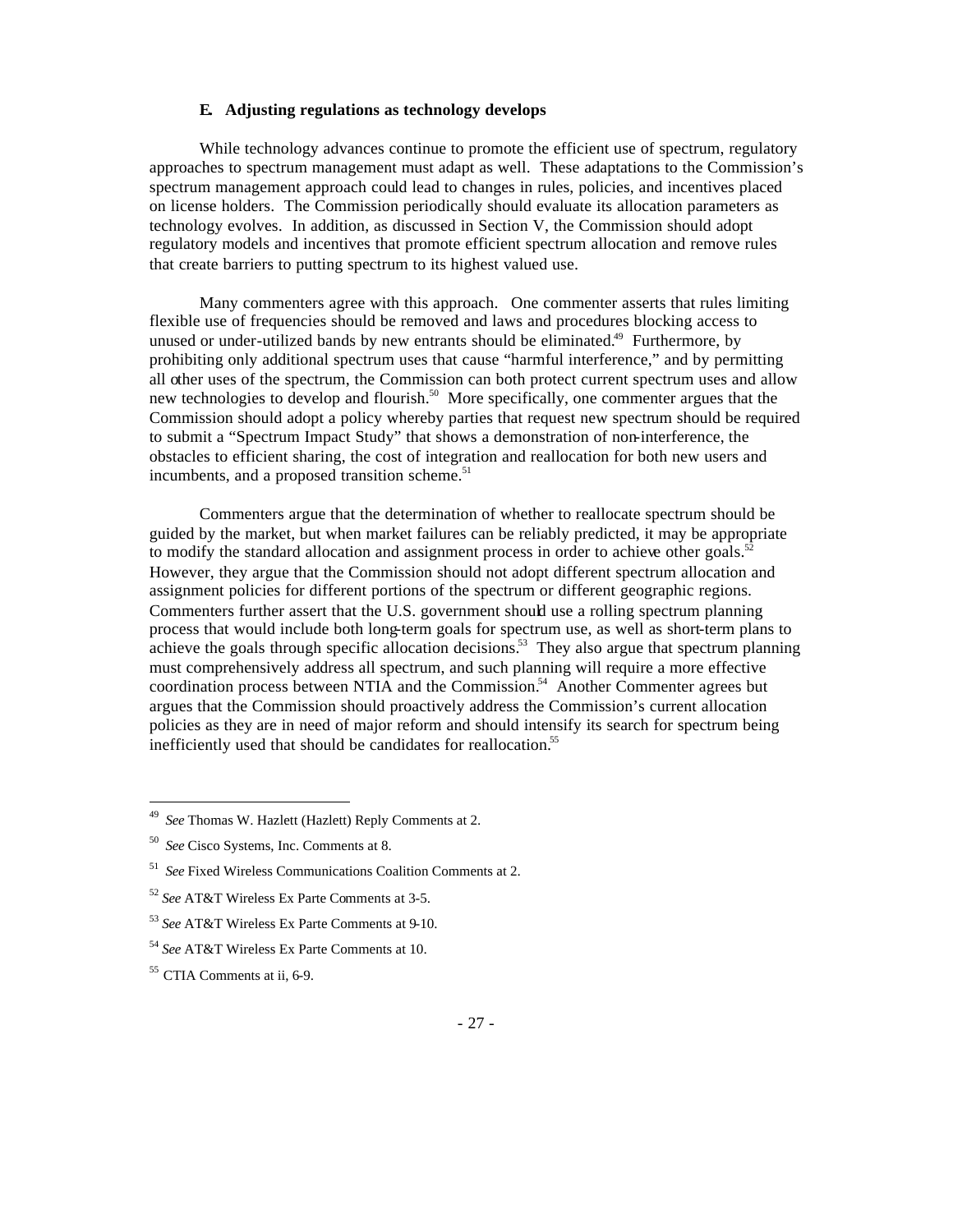Some commenters raise concerns about changes in Commission policy as they believe that current Commission rules optimize the efficient use of scarce resources and that the deployment of advanced technologies will continue to move forward as markets increasingly provide returns to more efficient systems.<sup>56</sup> Furthermore, some commenter suggest that, with the Commission's established flexible mechanism for coordinating within the general interference standards, there is no need for the FCC to expend any of its resources to update its rules, unless the rules are based on technologies or assumptions that are no longer valid.<sup>57</sup> They argue that the Commission should not have to concern itself with spectrum efficiency in applications for which the licensee has obtained spectrum rights at auction or has the opportunity to resell or subdivide spectrum rights. $58$ 

The Working Group agrees that the Commission should review and adjust its regulations over time as technology develops. Specific recommendations for changes include<sup>59</sup>:

a) adjusting interference temperature threshold requirements downward over time, which would permit increased throughput and capacity within existing spectrum assignments; b) adjusting transmitted powers downward in response to reductions in interference temperature thresholds, which would also permit increased throughput; and c) adjusting limits on out-of-band emissions downward over time, which would reduce the noise floor and provide other users with the ability to increase throughput.

*Advisory groups.* The Commission often has relied on outside advisory groups to help address spectrum issues, most recently relying on the Technical Advisory Council ("TAC"). The TAC is a Federal Advisory Committee Act committee comprised of a broad array of well-known technologists. It was formed in 1998 to provide the Commission with technical insights concerning innovations in communications and related industries and to make recommendations on issues presented to it by the Commission. An ongoing effort of the TAC is the Spectrum Working Group. This Group has been tasked by the Commission to assess and report to the TAC the current state of advanced wireless technologies and suggest ways that the availability of such technologies might affect the FCC's traditional approaches to spectrum management.

The Commission has also recently participated in other Working Groups that address spectrum policy issues such as the Public Safety National Coordination Committee ("NCC") and the Network Reliability and Interoperability Council ("NRIC"). Both the NCC and the NRIC's charter require that their membership should be solicited from a broad range of representation including the manufacturing, technology, public policy, network reliability, design and service provider communities as well as local, state, and federal agencies.

<sup>56</sup> CDMA Development Group Comments at 7.

<sup>57</sup> Satellite Industry Association Comments (SIA) at 15.

<sup>&</sup>lt;sup>58</sup> SIA Comments at 14. SIA also asserts that "There is a tradeoff between efficiency and robustness. Consumers and … system operators are best suited to make this tradeoff. [However,] Public safety [licensees] face weaker incentives to adopt the most spectrum efficient technologies, so it may be appropriate to impose spectral efficiency requirements [on such licensees.]" SIA Comments at 14.

<sup>&</sup>lt;sup>59</sup> Further Recommendations for adoption of regulations as technology develops are detailed in Section VI (Specific Recommendations).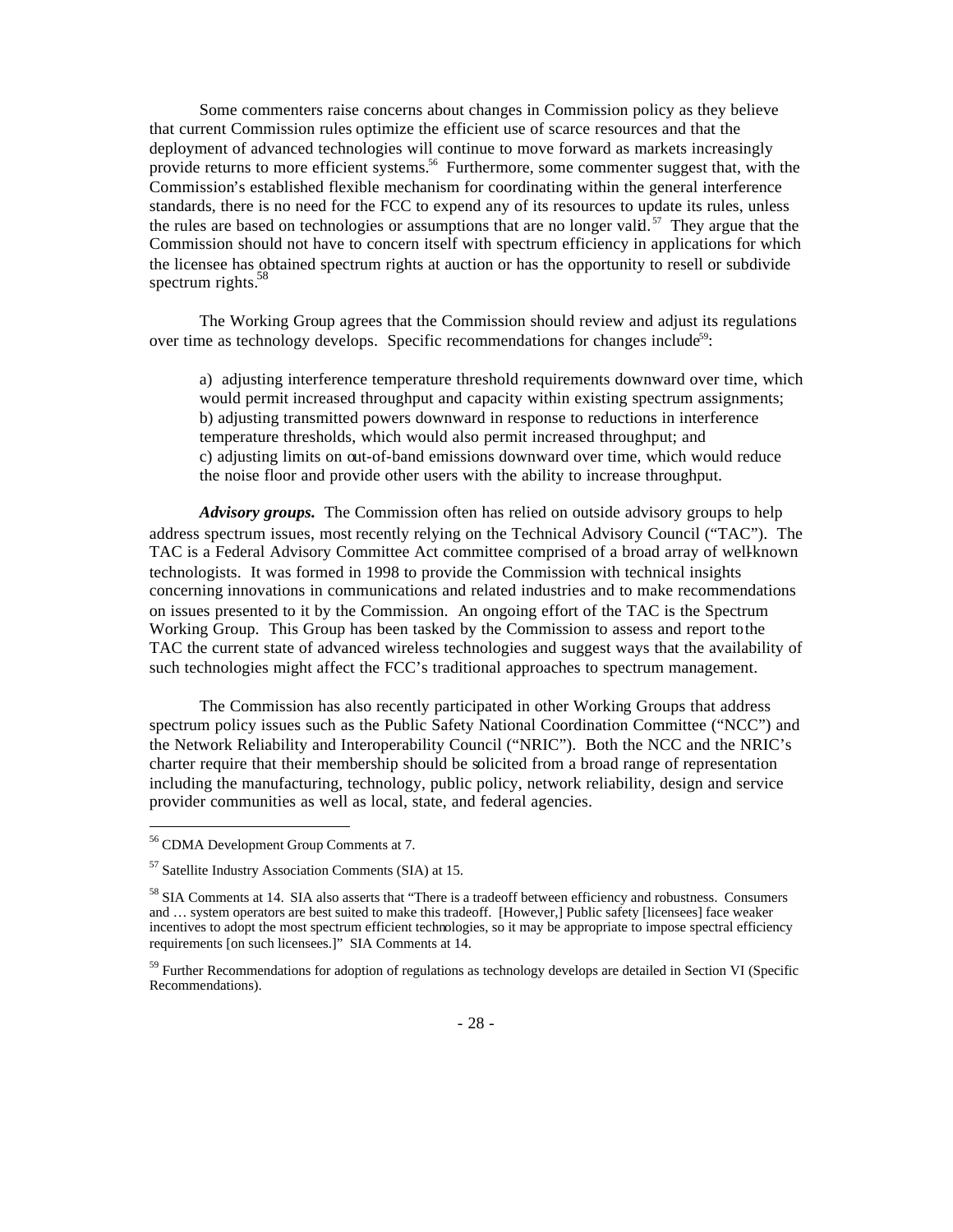Industry participation in spectrum policy discussions will continue to translate into more informed policy decisions and the establishments of formal spectrum policy working groups could facilitate these discussions. Among the commenters encouraging a more comprehensive participatory approach to spectrum policy, the Information Technology Industry Council ("ITI"), in particular, asserts that greater cooperation between government and non-government entities will not only provide the government with important engineering and business expertise, but also promote understanding among competing interests.<sup>60</sup>

The Commission should call on the Technical Advisory Council's Spectrum Working Group, or other suitable advisory group, to further evaluate and collect information on the issues raised by this Report and subsequent Commission policy-making activities. The Commission should also periodically coordinate and report on recommendations of the spectrum policy working groups in which the Commission participates. These reports should focus especially on recommendations that could lead to changes in rules, policies and incentives.

# **V. Regulatory Models and Incentives for Efficient Use of Spectrum**

The Working Group examined the Commission's spectrum policies and rules defining spectrum usage rights in relation to three general models. The advantages and disadvantages of each model, along with the factors that favor the application of one model over the others, are mentioned here and examined in greater detail in the Report of the Spectrum Rights and Responsibilities Working Group.

- "Command-and-control" model. The traditional process of spectrum management in the United States, currently used for most spectrum within the Commission's jurisdiction, allocates and assigns frequencies to limited categories of spectrum users for specific government-defined uses. Service rules for the band specify eligibility and service restrictions, power limits, build-out requirements, and other rules.
- "Exclusive use" model. A licensing model in which a licensee has exclusive and transferable rights to the use of specified spectrum within a defined geographic area, with flexible use rights that are governed primarily by technical rules to protect spectrum users against interference. Under this model, exclusive rights resemble property rights in spectrum, but this model does not imply or require creation of "full" private property rights in spectrum.

<sup>60</sup> ITI Comments at 2-3.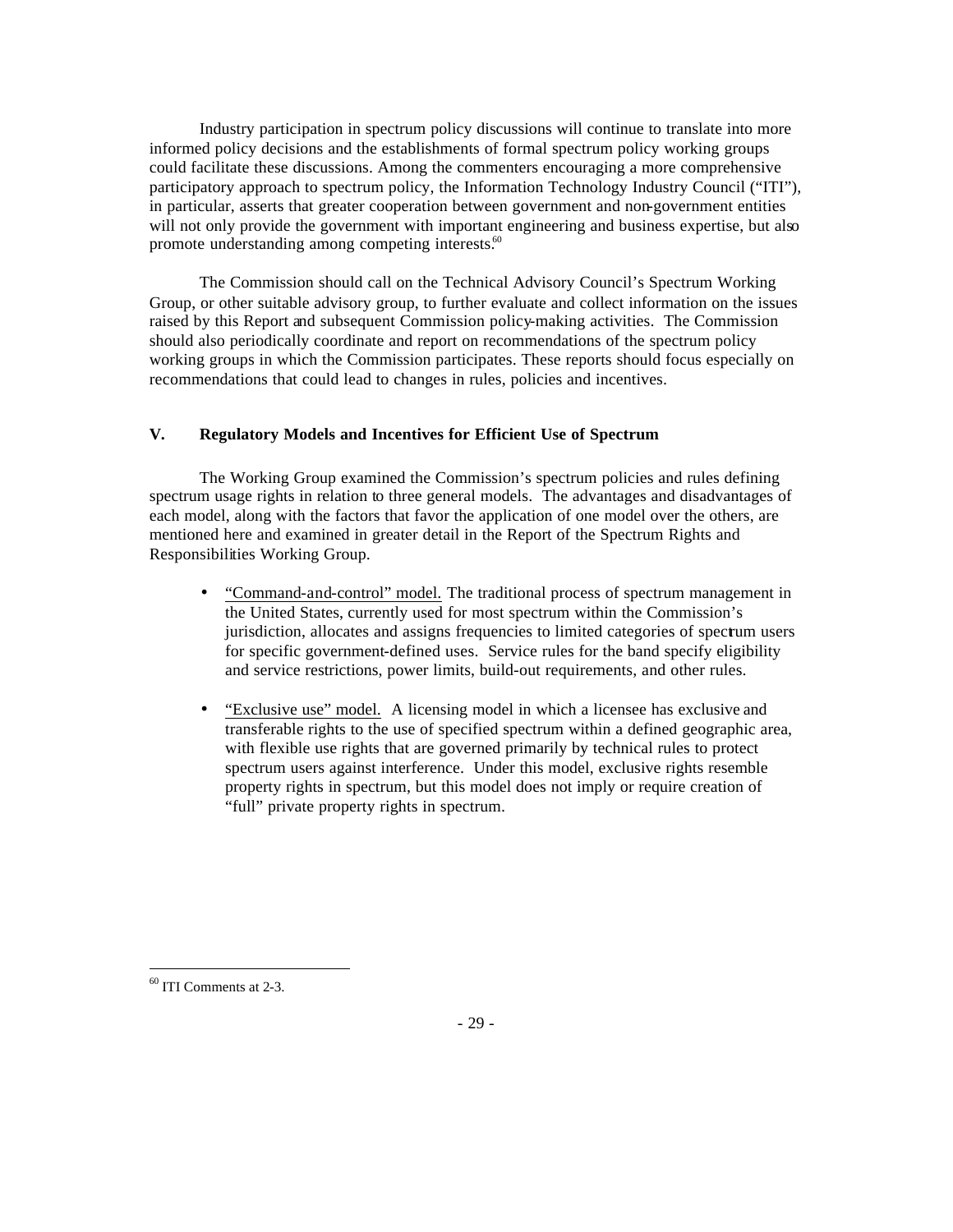• "Commons" or "open access" model. Allows unlimited numbers of unlicensed users to share frequencies, with usage rights that are governed by technical standards or etiquettes but with no right to protection from interference. Spectrum is available to all users that comply with established technical "etiquettes" or standards that set power limits and other criteria for operation of unlicensed devices to mitigate potential interference.

Each of these models represents an ideal. In general, each has some characteristics that can promote efficient use of the spectrum, though the ability of each model to promote efficiency varies depending on market conditions. In addition, there is some overlap among these models as well as variations that combine elements of each. For example, spectrum users that are regulated on a command-and-control basis may have some of the same rights as spectrum users that are subject to the exclusive use model (*e.g.,* exclusive and transferable rights, interference protection). Moreover, spectrum that is subject to the exclusive use or commons model may also be subject to some degree of command-and-control restriction (*e.g.,* limiting usage based on international allocation restrictions). Nonetheless, the key distinction between the commandand-control approach and the other two models is that it typically imposes much greater usage restrictions on spectrum (and sometimes on the eligibility of spectrum users).

Commenters and participants in the workshops generally criticized the costs and inefficiencies imposed on spectrum users and the public by command-and-control regulation, and argued that these costs could be substantially reduced by moving to more flexible, marketoriented approaches, whether under an exclusive use model, a commons model, or a combination of the two.<sup>61</sup> Some commenters, however, argued in favor of retaining a command-and-control approach for certain services (*e.g.,* public safety) on the grounds that exclusive reliance on market-based spectrum usage models would undervalue or thwart the provision of such services. $62$  Moreover, while most commenters and workshop participants favored expanded application of flexible, market-oriented spectrum policies, there was a significant split among those who favored an exclusive use approach and those who favored a commons approach.

Commenters who favored the exclusive use model noted that it is built on the assumption that there is scarcity in the spectrum, at least at some times and in some places.<sup>63</sup> They asserted that this scarcity may be the result of limited access, or an excess of spectrum use relative to capacity. They explained that the exclusive use model promotes economic efficiency because its key characteristics – clearly defined rights, exclusivity, flexibility, and transferability – are necessary for efficiently allocating any scarce resource among competing uses. They also argued that without exclusive rights and interference protection, spectrum users would face uncertainty

<sup>61</sup> *See generally* Gerald R. Faulhaber and David J. Farber (Faulhaber and Farber) Comments; Hazlett Reply Comments; Statements of Thomas Krattenmaker and Peter Pitsch at the August 9, 2002 Public Workshop on Spectrum Rights and Responsibilities (*Public Workshop on Spectrum Rights and Responsibilities*).

<sup>62</sup> *See, e.g.,* New America Foundation et al Reply Comments; APCO Comments at 3; Statements of Ron Haraseth and David Warner at the August 5, 2002 Public Workshop on Spectrum Efficiency (*Public Workshop on Spectrum Efficiency*); *see also* SIA Comments at 4, 18; Bergen County Comments at 1-5; Private Radio Comments at 2; AIRINC Comments at 2; National Radio Astronomy Observatory Comments; Boeing Comments at 8, 9-10.

<sup>63</sup> *See, e.g.*, Gerald R. Faulhaber and David J. Farber (Faulhaber and Farber) Comments; Hazlett Reply Comments.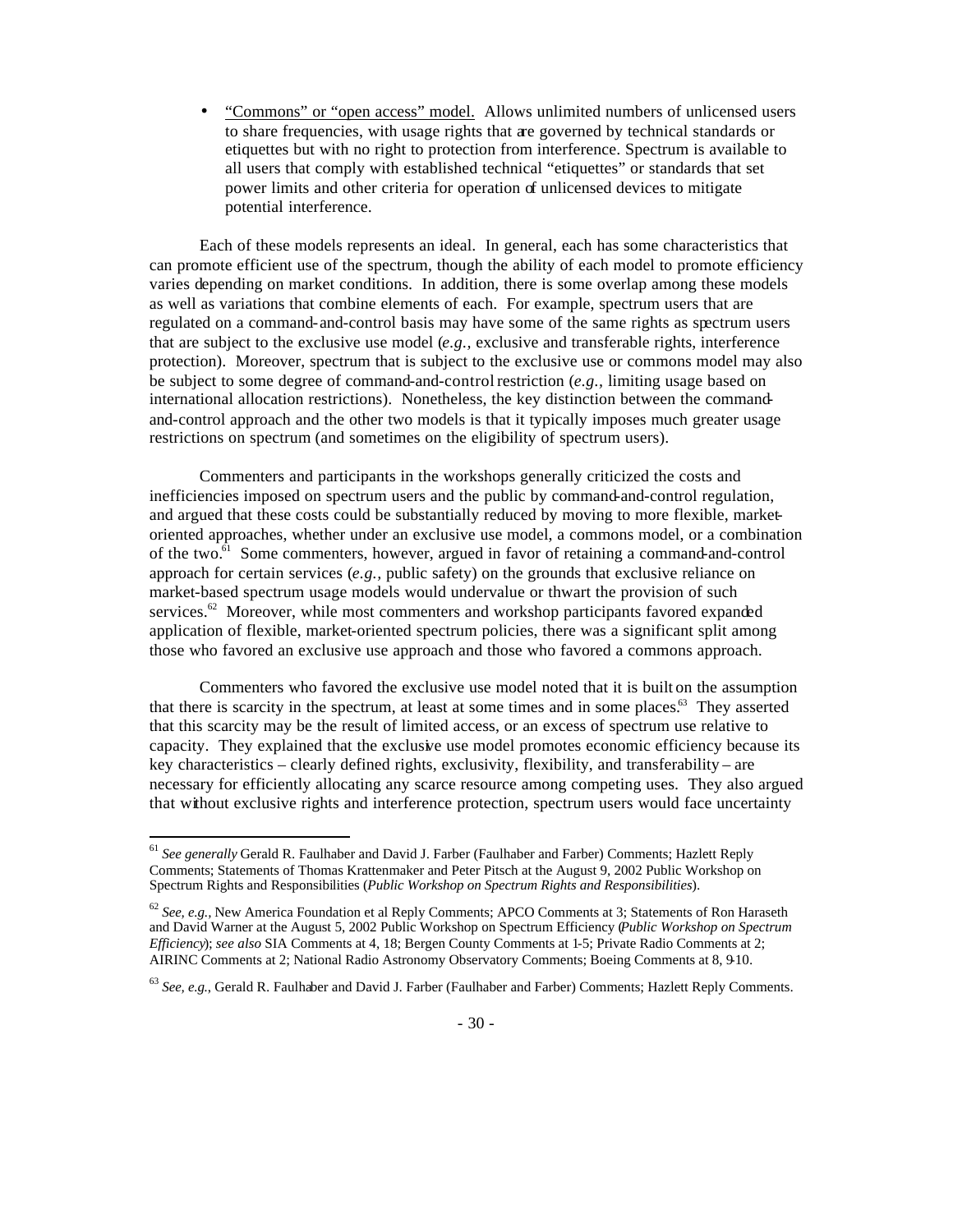and would lack the incentive to invest in new technologies or services. These parties also tended to express skepticism regarding the commons approach, contending that a spectrum commons would result in overuse, interference, and underinvestment.

Supporters of the commons model argued that it leads to greater technological innovation and spectral efficiency than an exclusive use approach.<sup>64</sup> These parties maintained that, because no spectrum is exclusively held, spectrum commons users have the incentive to create spectrally efficient frequency-hopping technologies, whereas licensed spectrum typically sits idle when the license-holder is not transmitting. Furthermore, proponents of an open, commons approach argued that spectrum scarcity might actually be reduced under such a regime because of the efficiency-enhancing possibilities and fundamentally different spectrum demands of new system architectures such as mesh networks. Commenters also contended that even in spectrum that was otherwise subject to an exclusive use approach, a commons approach should be used to create "underlay" rights for low-power, non-interfering devices.

Despite this split, most commenters and workshop participants supported the proposition that in spectrum policy, "one size does not fit all," and that the Commission spectrum policy should therefore strike a balance between the exclusive rights and the commons models.<sup>65</sup> For example, many commenters suggested that granting flexible exclusive use rights to spectrum users did not preclude the Commission from imposing some regulatory limitations on use, analogous to zoning restrictions that are placed on property owners by local governments. Other commenters argued that unlicensed spectrum should not be seen as a replacement for licensed spectrum, but that some spectrum should be set aside for unlicensed use in the same manner that some land is set aside for public parks.<sup>66</sup>

The Spectrum Efficiency Working Group agrees with the consensus view expressed by many participants in this process that "one size does not fit all" in spectrum policy. We therefore recommend that the Commission advance efficiency by basing its policy on a balance of the three spectrum rights models: an exclusive use approach, a commons approach, and (to a more limited degree) a command-and-control approach. We further recommend that the Commission fundamentally alter the existing balance among these models – which is dominated by legacy command-and-control regulation – by expanding the use of both the exclusive use and commons models throughout the spectrum, and limiting the use of the command-and-control model to those instances where there are compelling public policy reasons.

The recommendation to move towards greater reliance on the exclusive use and commons models requires that the Commission also determine the appropriate balance between these two models. There are a number of variables that may be relevant to this determination with respect to any particular band, but two of the key factors to be considered are (1) spectrum scarcity, and (2) the transaction costs associated with moving spectrum to more efficient use. By

<sup>64</sup> *See, e.g.*, Kevin Werbach Comments; David Reed Comments

<sup>65</sup> *See, e.g.*, Statements of David Siddall and Michael Kurtis at the *Public Workshop on Spectrum Rights and Responsibilities*; Motorola Comments at 8; Information Technology Industry Council Comments at 3.

<sup>66</sup> *See, e.g.,* Faulhaber and Farber Comments; Hazlett Reply Comments.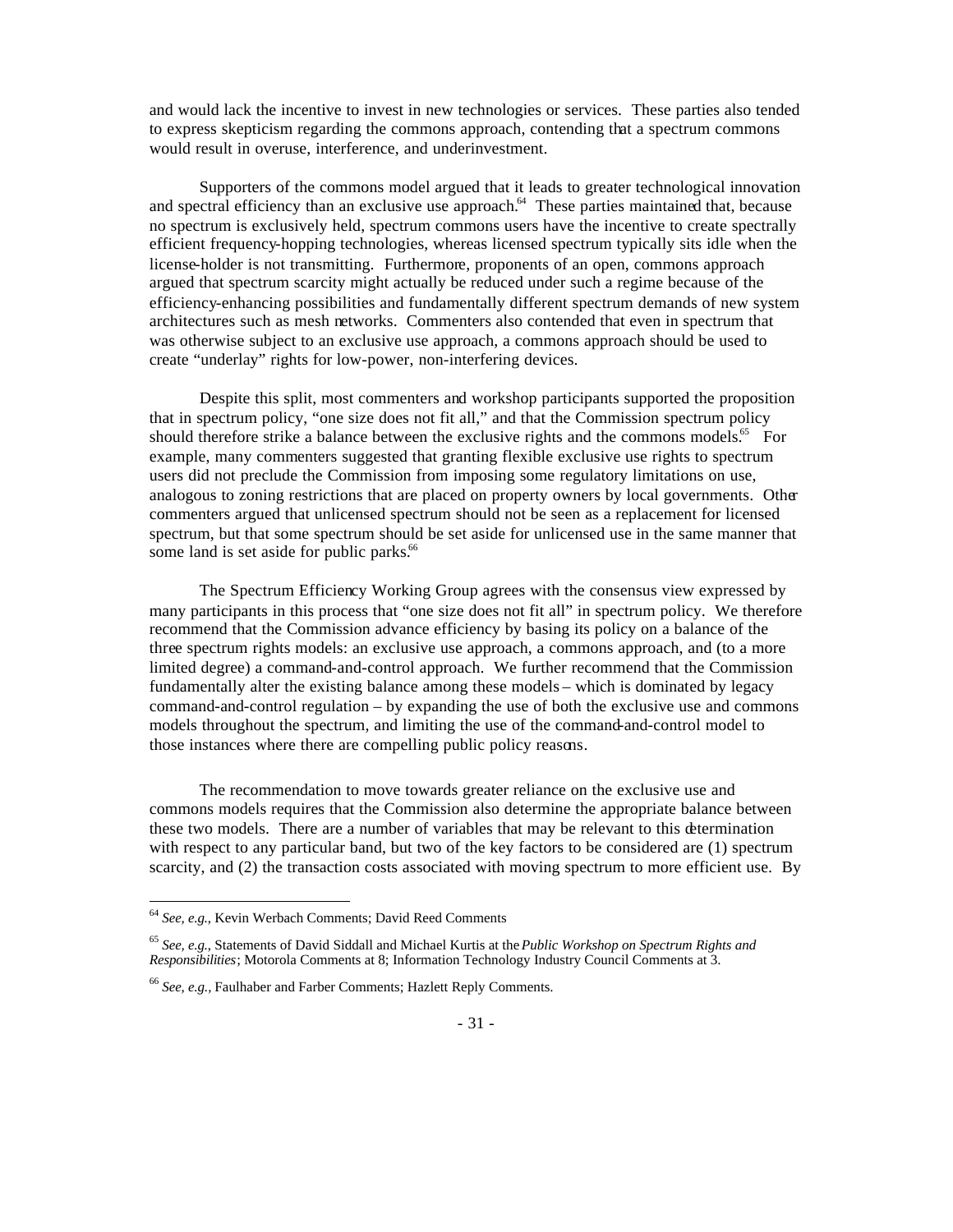"spectrum scarcity," we mean the degree to which demand exceeds the current supply for that particular spectrum. By "transaction costs," we mean the expenditure of time and resources required for a potential spectrum user to obtain the spectrum access rights from one or many parties necessary to its proposed spectrum use.

The exclusive use model should be applied to significant parts of the spectrum, particularly in bands where scarcity is relatively high and the transaction costs associated with market-based negotiation of access rights are relatively low. Where spectrum is scarce but transaction costs are high, the exclusive use model still may be most appropriate, since wherever scarcity exists, there will be competing claims to this resource, and the exclusive use model is most effective at balancing these claims.

The commons model also should be applied to significant portions of the spectrum, particularly in bands where scarcity is low and the transaction costs associated with market mechanisms are high. Where spectrum scarcity and transaction costs are both low, the commons model may be the most appropriate, though it also is possible that the exclusive use model would provide comparable benefits, as the lack of spectrum scarcity means that its price will be close to zero.

Finally, the command-and-control model should be applied only in situations where prescribing spectrum use by regulation is necessary to accomplish important public interest objectives or to conform to treaty obligations. Service regulated in this manner should have to clear a high bar so as to separate public interest objectives from special interest requests for particular types of regulation.

#### **A. General findings regarding regulatory models**

#### **1. More Flexibility**

One solution to the inefficiencies associated with command-and-control regulation is to grant licensees greater authority to determine the highest valued use of their spectrum.<sup>67</sup> In its *Spectrum Policy Statement*, issued in 1999, the Commission observed that, "(i)n the majority of cases, efficient spectrum markets will lead to use of spectrum for the highest value end use,"<sup>68</sup> and "[f]lexible allocations may result in more efficient spectrum markets.<sup>59</sup> Rather than make judgments about spectrum use that are more regulatory than that required by the public interest and the international coordination process, the Commission has held that authorizing more

*<sup>67</sup> See Spectrum Policy Statement*, *supra,* at ¶ 9; Principles for Promoting the Efficient Use of Spectrum by Encouraging the Development of Secondary Markets, *Policy Statement*, 15 FCC Rcd 24178, 24180, ¶ 8 (2000); s*ee also, e.g.,* Flexibility for Delivery of Communications by Mobile Satellite Service Providers in the 2 GHz Band, the L-Band, and the 1.6/2.4 GHz Band; Amendment of Section 2.106 of the Commission's Rules to Allocate Spectrum at 2 GHz for use by Mobile Satellite Service, IB Docket No. 01-185, ET Docket No. 95-18, *Notice of Proposed Rulemaking*, 16 FCC Rcd 15532, 15533, ¶ 2 (2001) (*Flexibility Notice*) ("Flexibility has been the Commission's favored approach to spectrum management and licensing in recent years.").

*<sup>68</sup> Spectrum Policy Statement*, *supra*, at ¶ 9.

*<sup>69</sup> Spectrum Policy Statement*, *id.*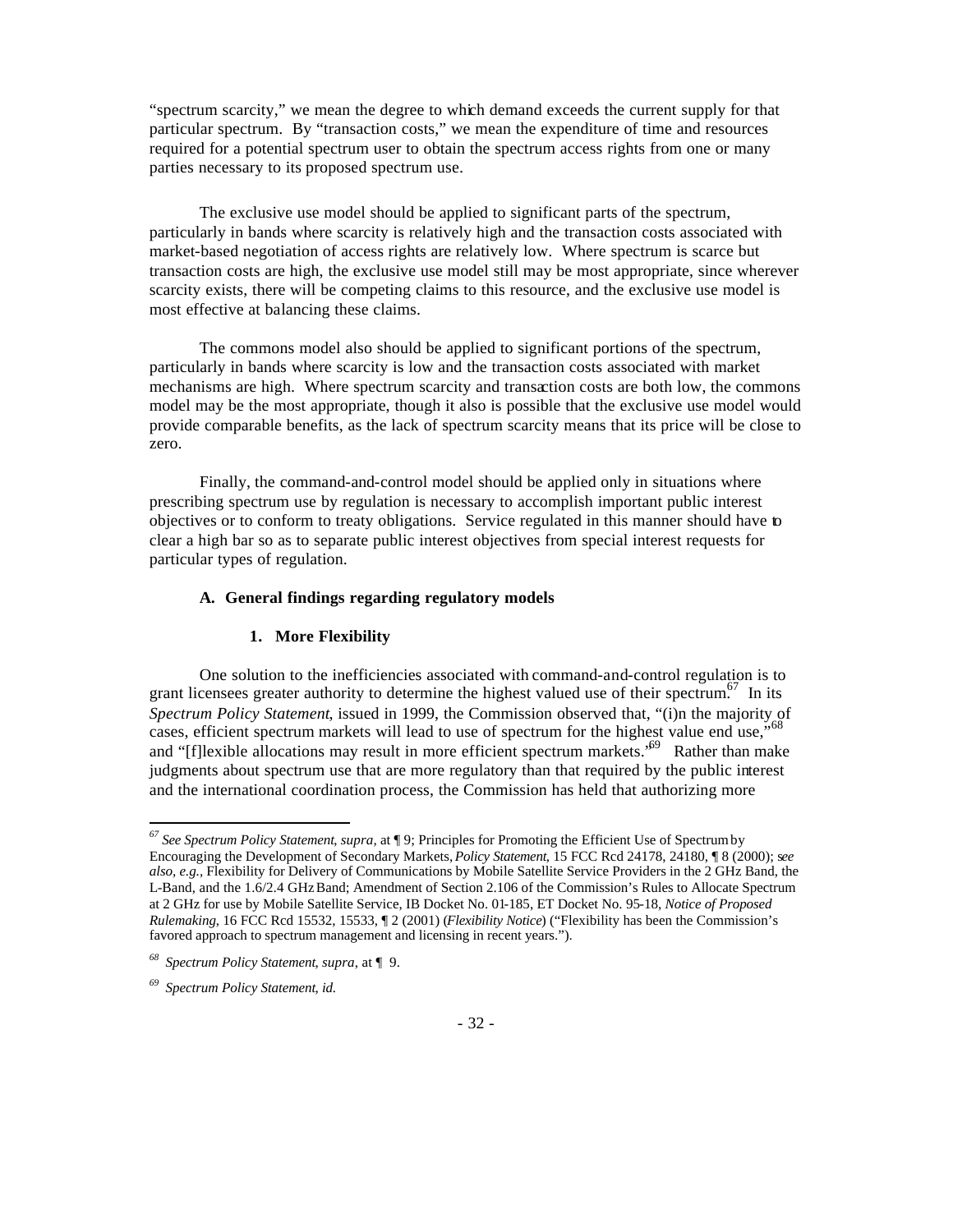flexible spectrum uses promises both immediate and future innovations without consuming additional spectrum resources.<sup>70</sup>

We agree that authorizing more flexible uses may increase the supply of new innovations and services. Furthermore, we find that increased flexibility will be a key component of any policy that successfully promotes the efficient use of spectrum. Accordingly, we recommend that the Commission grant spectrum users the maximum possible autonomy to determine the highest valued use of their spectrum, subject only to those rules that are necessary to afford reasonable opportunities for access for other spectrum users and to prevent or limit interference among multiple spectrum uses. We find that a significantly expanded application of both the exclusive use and commons models, along with application of the command-and-control model that is limited to specific exceptions, is the most effective way to promote this flexibility.

#### **2. More Exclusive Use Rights**

Granting – to the greatest degree possible and consistent with other policy goals – rights to exclusivity, flexibility and transferability may create significant incentives for efficient spectrum use. We recognize that these are the key components of the exclusive use model and thus believe this model may be particularly effective at creating these incentives for efficient use. At the same time, we note that the spectrum commons or command-and-control model may incorporate some of these rights as well. For example, additional flexibility or transferability could be pursued to a limited extent under the command-and-control model. In addition, granting additional flexibility in spectrum use is consistent with the spectrum commons model (although, clearly, exclusivity is not).

In short, the Commission should look to strengthen the incentives for efficient use of spectrum across the board, a policy that often will be best promoted through strengthening the rights of licensees. Specifically, the Working Group recommends that the Commission apply the exclusive use model to much of the spectrum, particularly in bands where scarcity is high and transaction costs are low. These conditions primarily exist below 5 GHz, but may also occur in some higher frequency bands.

Ultimately, wherever spectrum scarcity exists, there will be competing claims to the resource, and the exclusive use model is most effective at balancing these claims. However, this observation does not preclude the introduction of unlicensed "underlays" in exclusive use bands, which may provide additional efficiency benefits.

#### **3. More Spectrum Commons**

The Working Group recommends that the Commission set aside additional spectrum for spectrum commons. Such spectrum is particularly conducive to certain types of innovation and the creation of new technologies and services. Like a national park, a spectrum commons would

 *70 See* Amendment of the U.S. Table of Frequency Allocations to Designate the 2500-2520/2670-2690 MHz Frequency Bands for the Mobile-Satellite Service, First Report and Order and Memorandum Opinion and Order, 16 FCC Rcd 17222, 17223, ¶ 2 (2001).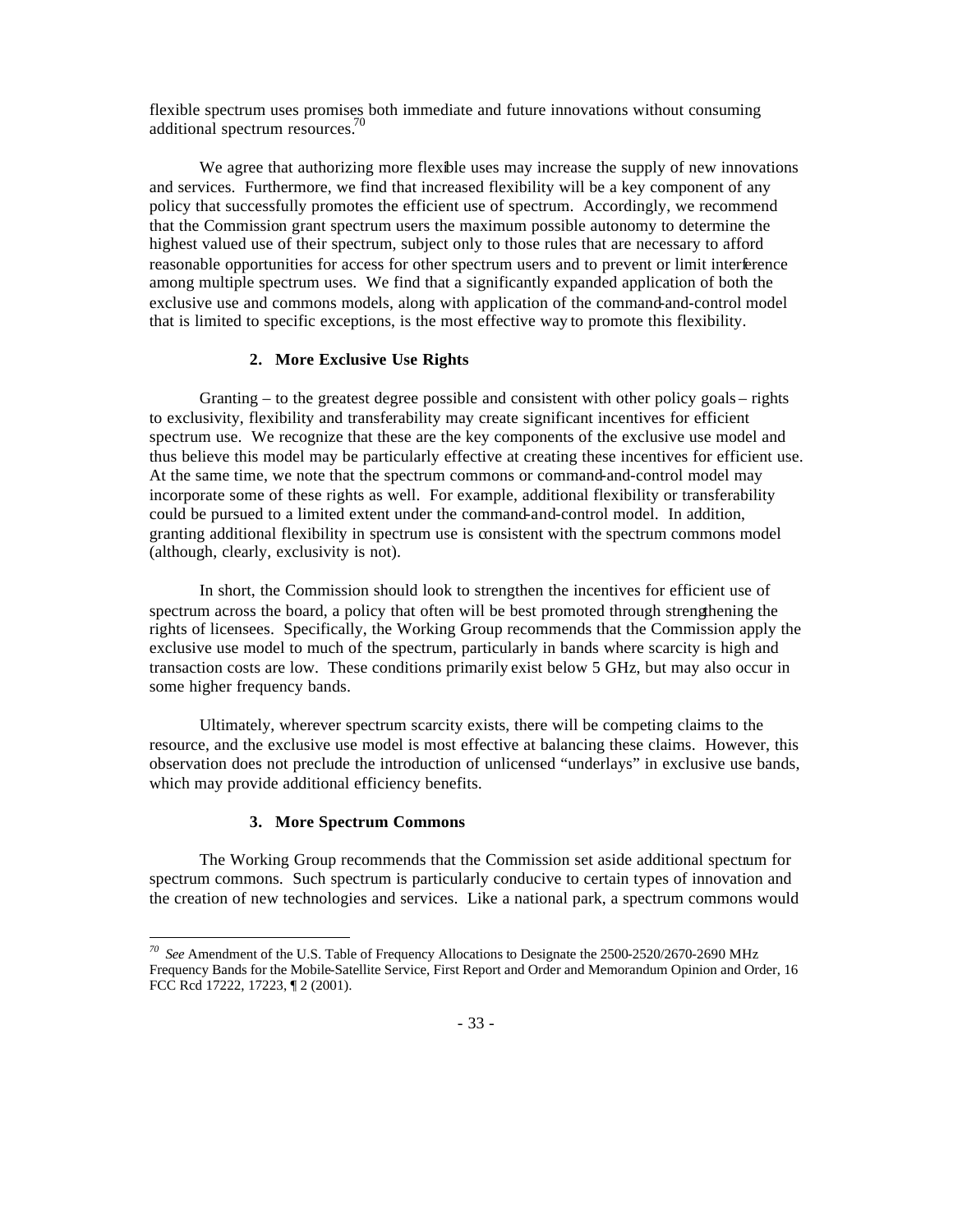be open to all parties that abide by certain rules and/or etiquettes that are necessary in order to ensure efficient use of the spectrum and minimize interference. The Working Group also recommends that, in addition to allocating more unlicensed spectrum, the Commission permit unlicensed devices that can operate within licensed bands without interfering with licensees (*e.g.*, UWB) to do so, with certain conditions (*e.g.*, limited to particular bands).

Specifically, the Working Group recommends that the Commission apply the commons model to significant portions of the spectrum, particularly in bands where scarcity is low and transaction costs are high. These conditions primarily exist in the higher microwave bands, especially those above 50 GHz, based on their limited propagation characteristics. Continuing and expanding the use of the commons model in some lower bands also is important to encourage the development of low-power, short-distance communications and emerging technologies. Finally, the commons model also is appropriate for defining underlay rights.

#### **4. Limited Application of the Command-and-Control Model**

While most spectrum allocations may no longer be appropriate for the traditional model of command regulation, there may be good reasons for the Commission to retain this approach for certain services. For example, radioastronomy may need to have dedicated, protected spectrum bands for the foreseeable future, due to its highly sensitive applications and the fact that its benefits accrue to society as a whole and only over the long run. Public safety also may require dedicated spectrum to ensure priority access for emergency communications, though the irregular spectrum demand of public safety users may allow for additional users on a non-priority basis. Global satellite systems may require globally harmonized spectrum to operate in. Importantly, the Commission should recognize that many services will claim that they warrant special consideration and thus deserve exemption from any reform of their service allocation rules. It will be critical to distinguish between special interest and the public interest, establishing a high bar for any service to clear prior to receiving an exemption.

Therefore, the command-and-control model should be applied only in special situations where prescribing spectrum use by regulation is necessary to accomplish important public interest objectives or to conform to treaty obligations. Examples may include achievement of non-market public interest benefits (*e.g.,* radioastronomy) and addressing policy objectives that the market fails to ensure, such as those related to global harmonization of spectrum. Legacy command-and-control bands should be transitioned to more flexible rules and uses to the maximum extent possible, whether exclusive use or commons model, with few exceptions.

The Report of the Spectrum Rights and Responsibilities Working Group provides more detailed consideration of these issues.

# **VI. Specific Recommendations**

After considering the issues and findings that have been presented regarding the efficient access to and use of spectrum, the Working Group makes a number of related recommendations. We believe these recommendations should have a significant and positive impact on efficiency.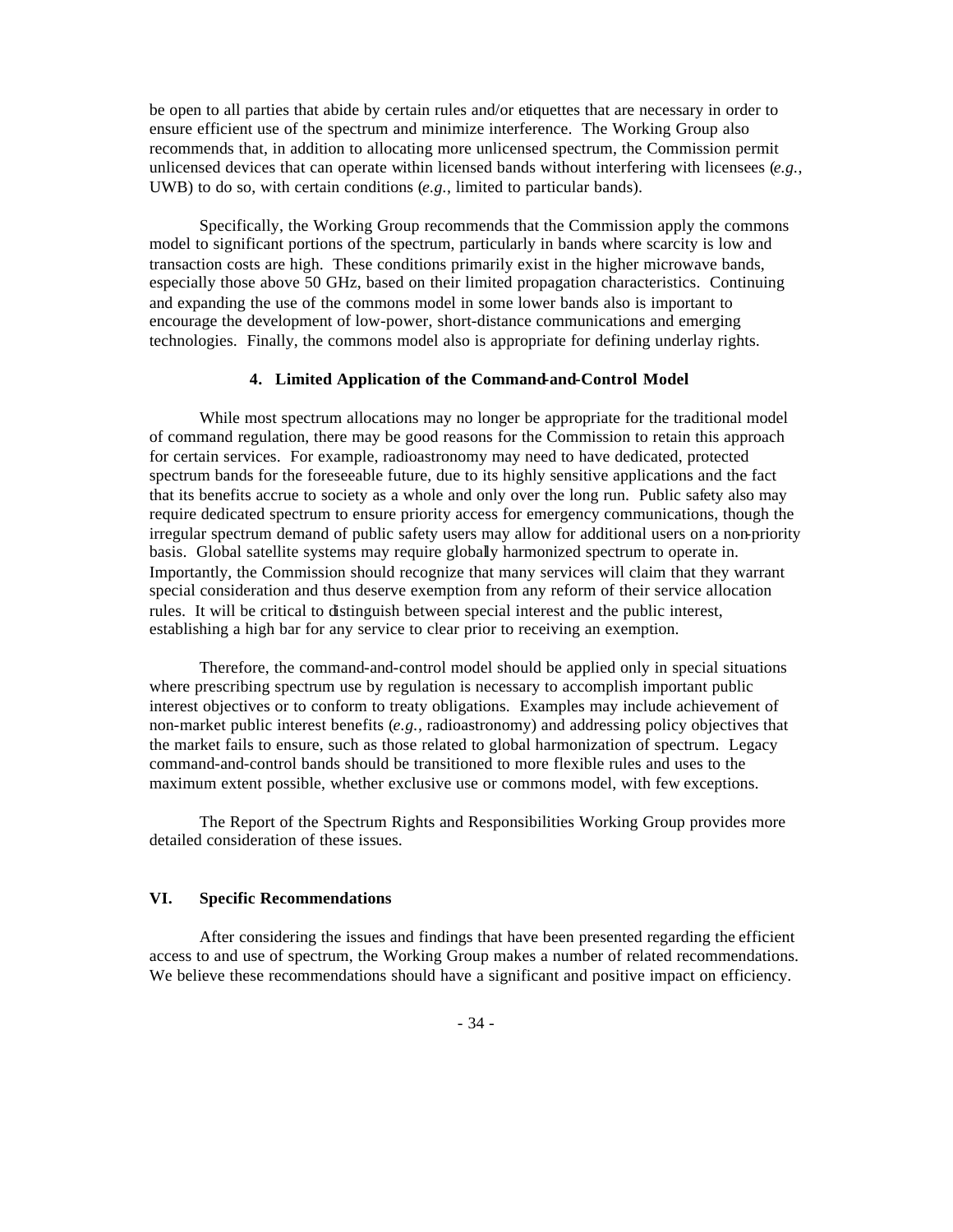They also may affect interference and spectrum rights and responsibilities issues, which are addressed in more detail in the Report of the Spectrum Interference Working Group and the Report of the Spectrum Rights and Responsibilities Working Group.

*Fostering technologies for uniform signal strength throughout a service area.* The Commission should ensure that its rules permit, and when appropriate promote, the use of technologies that provide uniform signal strength throughout a service area.

*Power limitations.* The Commission should investigate rule changes that enable the lowering of permitted power in urban areas and the increasing of permitted power in rural areas. High-power broadcasters, and other site-licensed services, should be permitted to convert to lower power, multi-site transmission systems as long as their service area is not expanded.

*Taking advantage of time*. The Commission should look at ways to expand the use of trunking and other technologies that facilitate and improve the sharing of spectrum between multiple users. The Commission should also consider authorizing the use of spectrum with typically low utilization by parties that are willing to operate on a interruption basis (i.e., suspend their operations when the primary licensee is transmitting).

*Taking advantage of space.* The Commission should expand the ability of licensees to partition their service areas so that others may use the spectrum in places that the current licensee chooses not to provide service. The Commission should also consider issuing "white area" licenses that would permit new services to be offered in the unserved areas between existing services.

*Permitting Other Users and Uses.* The Commission should expand access to secondary and unlicensed users. The Commission should expand the opportunity for spectrum to be traded on the secondary market, so that licensees can better match the amount of spectrum they have with the amount that they need. The Commission should also permit broad, highly flexible use within the necessary technical parameters of existing (and future) allocations. Furthermore, the Commission should permit traditionally narrow services, such as public safety, to lease excess capacity to other non-related services. The Commission should also permit services that may have a sporadic need for additional spectrum to deal with peak situations, again such as public safety, to reach voluntary agreements with other spectrum licensees to use additional spectrum in such peak situations.

*Discouraging Inefficient Use.* The Commission should consider user fees or other steps, and seek necessary legislative changes, to provide a stimulus for improving spectrum efficiency when the marketplace isn't sufficient to do so. The Commission should promote a shift from wireless-only systems to wireless/wireline hybrid systems, or even sole wireline systems, whenever the spectrum is needed for higher valued use. The Commission should consider setting receiver performance standards whenever the marketplace isn't adequate in promoting a reasonable level of interference tolerance (e.g., when receivers are not owned and controlled by the licensee). The Commission should better define the interference protection requirements and other expectations of licensees. This should include investigating the feasibility of establishing interference temperature thresholds for most parts of the spectrum, regularly monitoring the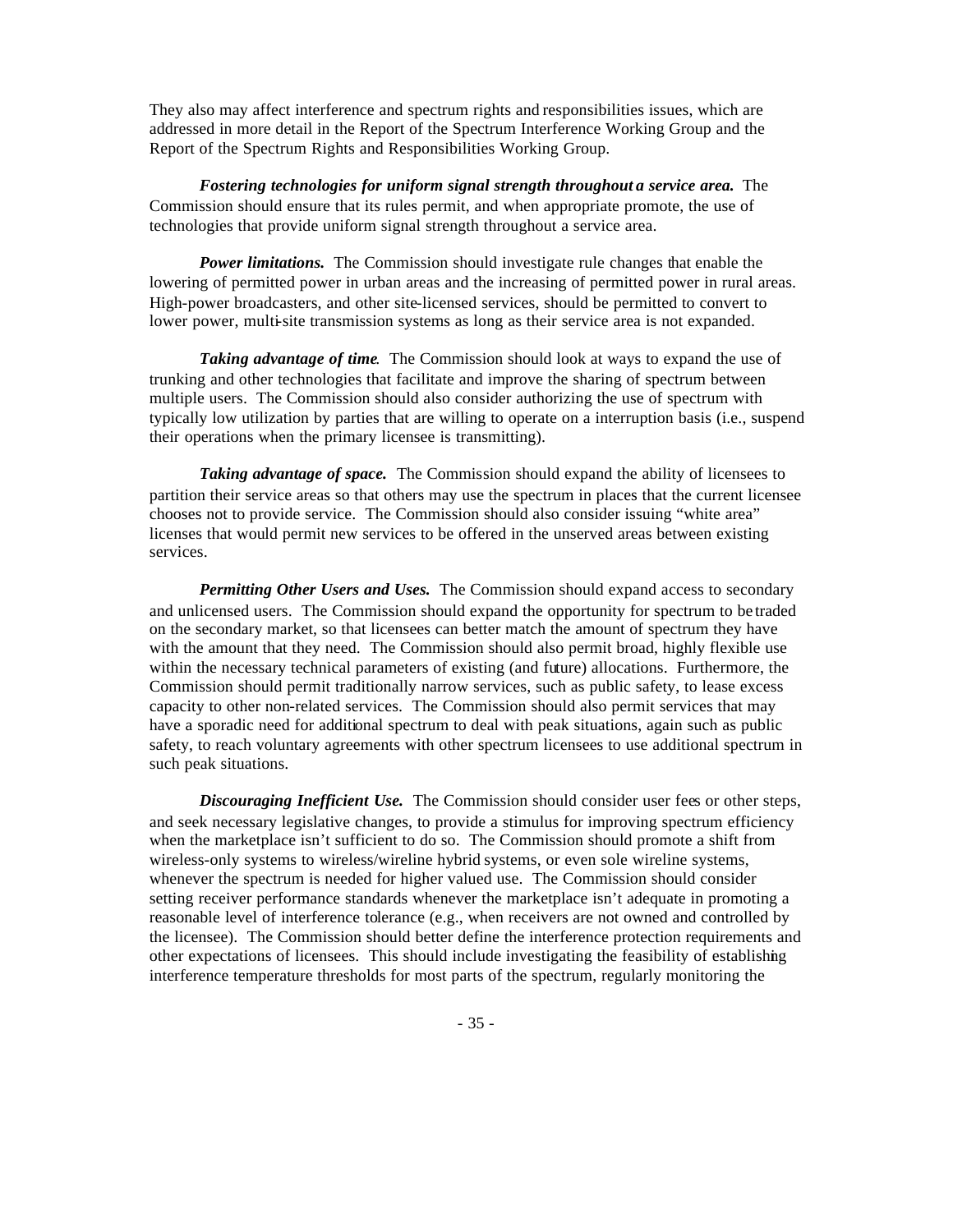noise floor, and over time adjusting the Commission's interference temperature threshold as appropriate. The Commission should promote the use of digital transmissions whenever feasible. The Commission should review Broadcast rules that provide separation criteria; many broadcasters believe that current receiver technology allows for use of more channels in an area than current rules provide especially because 70% of market uses cable.

*Grouping technically-compatible systems.* The Commission should look towards grouping allocations based on mutually-compatible technical characteristics (such as power and sensitivity to interference). Over time, the Commission should attempt to improve the out-ofband interference performance of transmitters and receivers so as to reduce the need for this kind of grouping.

*Adjusting Regulations as Technology Develops*. The Commission should periodically assess the status of spectrum use, and make adjustments to its regulations and policies to reflect changes in priorities and capabilities of new technologies. The Commission should continue to rely on Advisory Groups in this effort.

*Regulatory Models.* The Commission should expand the use of both the exclusive use and commons models, and move away from the command-and-control model with limited exceptions. Specifically:

- $\blacksquare$  The exclusive rights model should be applied to significant parts of the spectrum, particularly in bands where scarcity is high and transaction costs are low. These conditions primarily exist below 5 GHz, but may also occur in some higher frequency bands.
- $\blacksquare$  The commons model should be applied to significant portions of the spectrum, particularly in bands where scarcity is low and transaction costs are high. These conditions primarily exist in the higher microwave bands, particularly above 50 GHz, based on their limted propagation characteristics.
	- o Continuing and expanding the use of the commons model in some lower bands also is important to encourage the development of low power short distance communications and emerging technologies.
	- o The commons model also is appropriate for defining underlay rights.
- The command-and-control model should be applied in special situations where prescribing spectrum use by regulation is necessary to accomplish important public interest objectives or to conform to international treaty obligations. Examples may include achievement of non-market public interest benefits (e.g. radioastronomy) and addressing policy objectives that the market fails to ensure, such as those related to global harmonization of spectrum which can be particularly important for global satellite systems.
- Legacy command-and-control bands should be transitioned to more flexible rules and